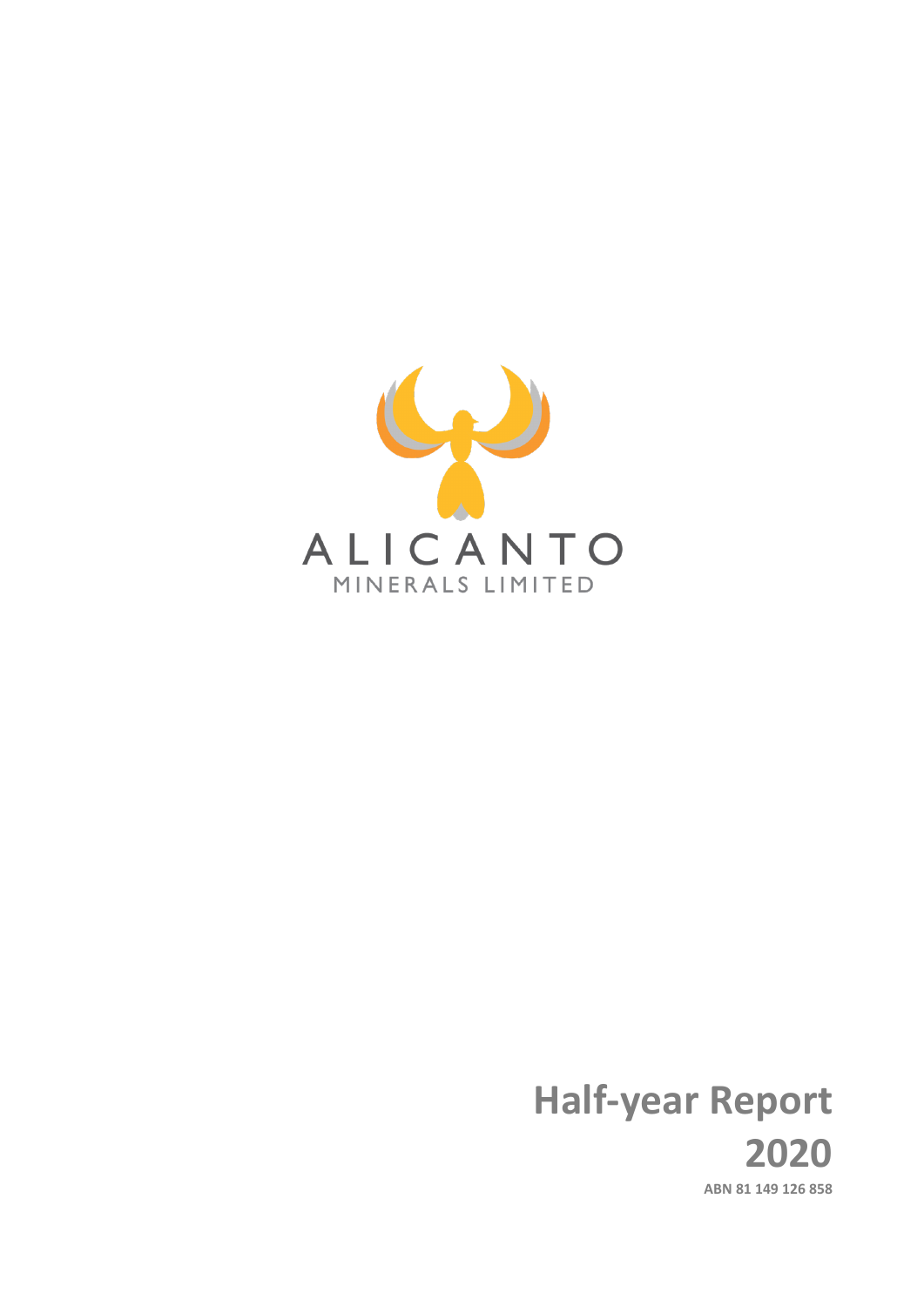

# Contents

| Corporate Directory                     | $\mathcal{L}$     |
|-----------------------------------------|-------------------|
| Directors' Report                       | 3                 |
| Auditor's Independence Declaration      | 11                |
| Half-Year Financial Report              | $12 \overline{ }$ |
| Directors' Declaration                  | 25                |
| Independent Auditor's Review Conclusion | 26                |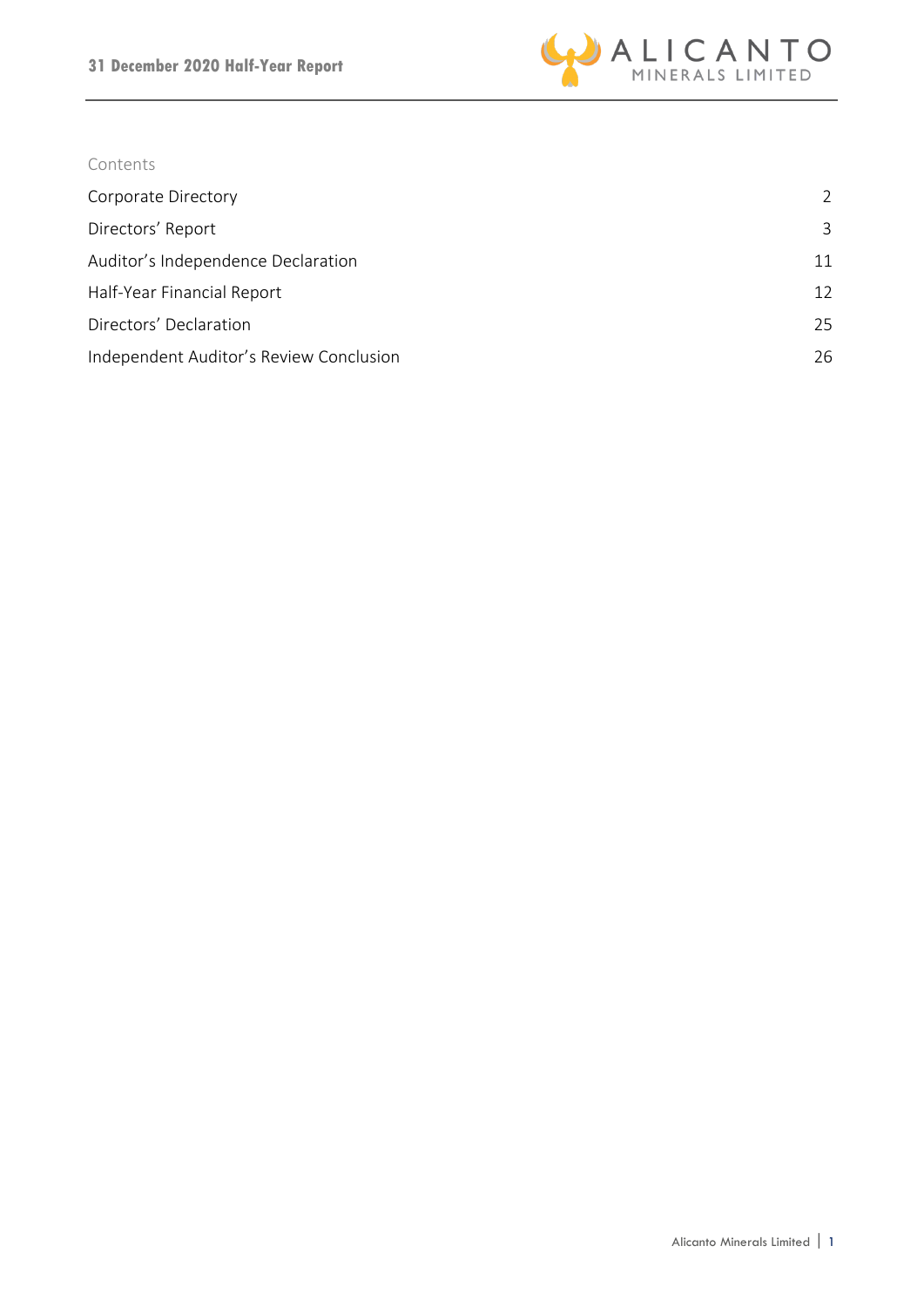

Non-Executive Chairman Raymond Shorrocks

Managing Director Peter George

Non-Executive Director Didier Murcia AM

Company Secretary Michael Naylor

Principal & Registered Office Ground Floor, 24 Outram Street WEST PERTH WA 6005 Telephone: (08) 6279 9425 Facsimile: (08) 6500 9989

Share Registry Automic Pty Ltd Level 2, 267 St Georges Terrace PERTH WA 6000

Auditors Stantons International Level 2, 1 Walker Avenue WEST PERTH WA 6005

Bankers National Australia Bank 50 St Georges Terrace PERTH WA 6000

Stock Exchange Listing Australian Securities Exchange (Home Exchange: Perth, Western Australia) Code: AQI

Website Address www.alicantominerals.com.au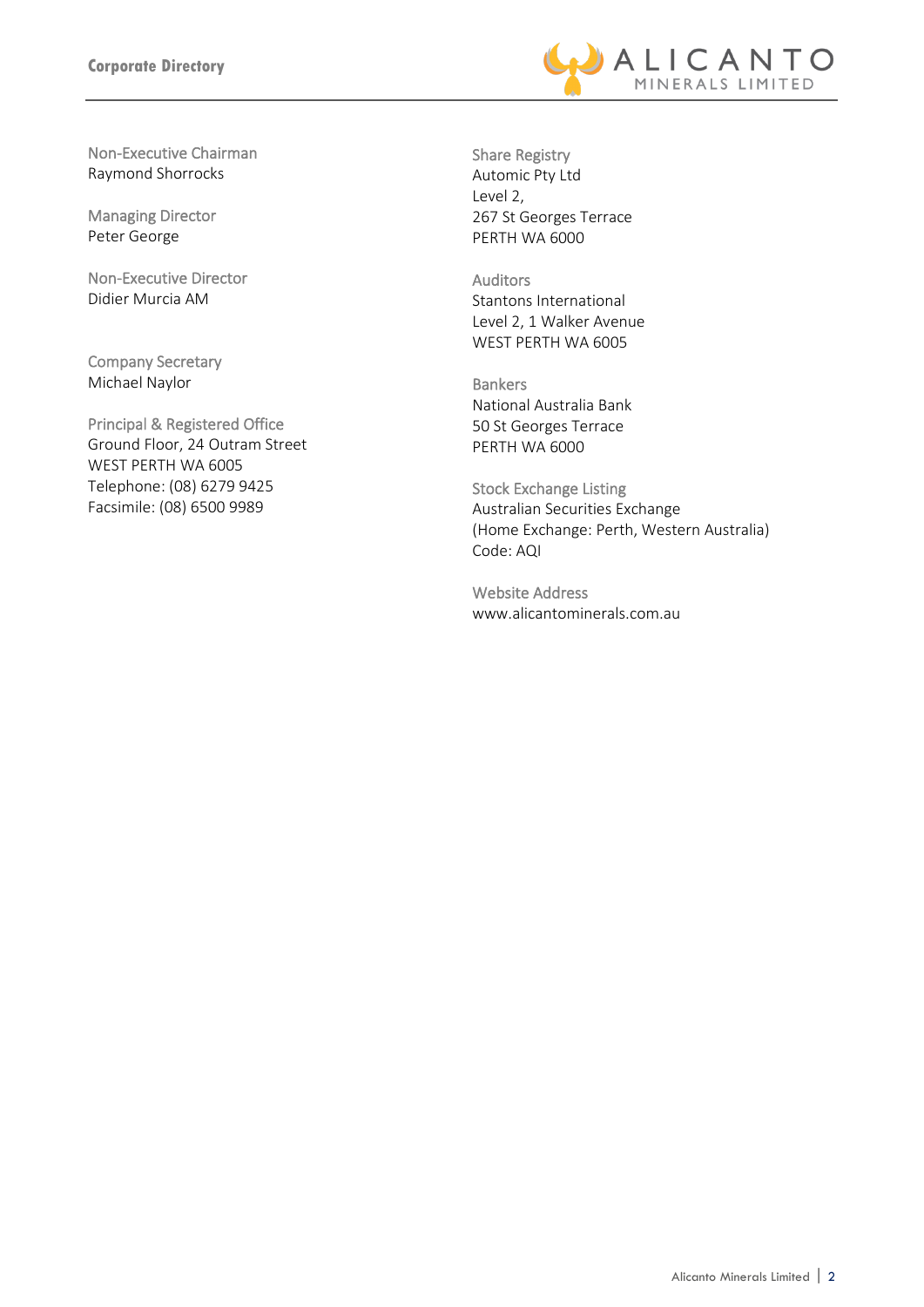

Your directors present their report on the consolidated entity consisting of Alicanto Minerals Limited ("Alicanto" or "the Company") and the entities it controlled at the end of, or during, the half-year ended 31 December 2020.

1. Directors

The following persons were directors of Alicanto Minerals Limited during the half-year and up to the date of this report:

Peter George Raymond Shorrocks Didier Murcia

2. Review of Operations

#### **Corporate**

#### Financial Performance and Position

The net operating loss after tax for the half year ended 31 December 2020 was \$4,328,469 (31 December 2019: \$787,567. The loss for the period includes \$1,204,225 (31 December 2019: \$448,988) in exploration and evaluation expenditure and share based payment expenses of \$952,042 (31 December 2019: \$4,258) were also recognised during the half-year.

As at 31 December 2020 the Company had cash of \$7,580,955 (30 June 2020: \$2,431,923).

#### August 2020 Placement

In August 2020, Alicanto Minerals completed a placement to sophisticated and professional investors to raise approximately \$1,425,000 (before costs) through the issue of 25,909,090 fully paid ordinary shares in the Company at an issue price of \$0.055 each.

#### November 2020 Option Issue

In November 2020, Alicanto issued 27,000,000 unquoted options to management, consultants and advisors and 10,000,000 unquoted options to Mr Ray Shorrocks. The options are exercisable at \$0.10 each and will expire 5 years after the date of grant.

In conjunction with the placement, the Company also issued (which were approved by shareholders at the general meeting of shareholders on 4 November 2020)

- 10,000,000 unquoted options to an advisor/Canaccord, in four equal tranches with exercise prices of \$0.10, \$0.15, \$0.20 and \$0.25 each respectively, and an expiry date 5 years from the date of grant; and
- 9,000,000 unquoted options to related parties of the Company, exercisable at \$0.10 each and expiring 5 years from the date of grant, as follows:
	- 2,000,000 options to Mr Didier Murcia;
	- 4,000,000 options to corporate Consultants; and
	- 3,000,000 options to Mr Peter George.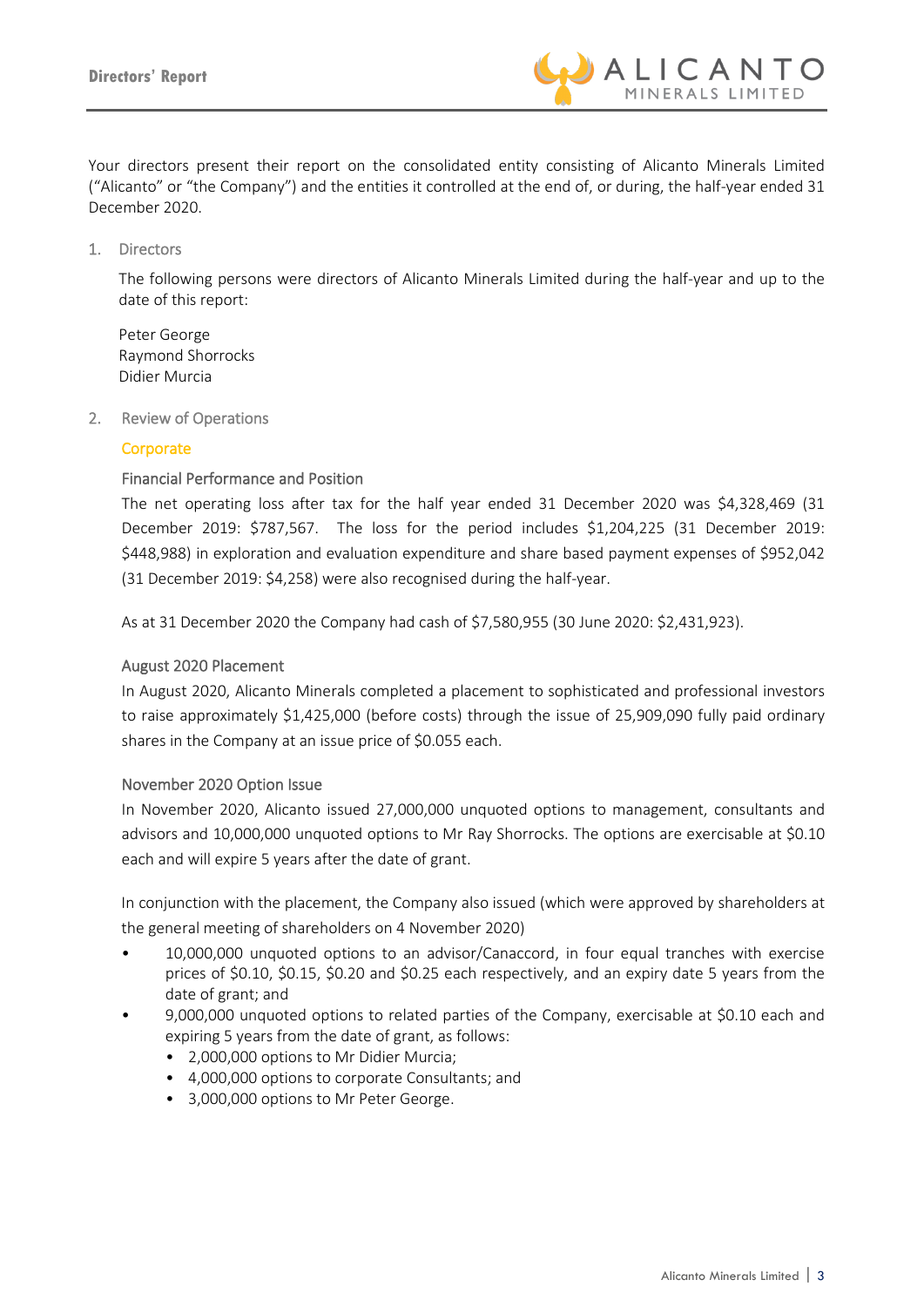

#### November 2020 Performance Rights Issue

In November 2020 the Company also issued 4,000,000 Performance Rights as follows:

- 1,000,000 Performance Rights to Travis Schwertfeger based on service conditions and progressing Guyana towards a Resource; and
- 3,000,000 Performance Rights to Peter George for exploration milestones related to Sweden and Guyana.

#### December 2020 Performance Rights Issue

In December 2020 the Company also issued 1,500,000 Performance Rights as follows:

• 1,500,000 Performance Rights to Erik Lundstam, Chief Geologist based in Sweden and is based on service conditions for continued employment for a period of 2 years until 31 December 2022 and for securing and maintaining tenement position in Sweden.

#### Board Changes

In conjunction with the August placement above, the following changes were made to the Board:

- Mr Ray Shorrocks became the Non-Executive Chairman
- Current Chief Executive Officer, Mr Peter George, became the Managing Director
- Mr Didier Murcia stepped down as Chairman, but remained a Non-Executive Director
- Mr Travis Schwertfeger and Mr Hamish Halliday (Non-Executive Directors) resigned from the Board.

#### November 2020 Placement

In November 2020, Alicanto finalised a placement to institutional and sophisticated investors totalling \$6 million through the issue of 46,153,847 fully paid ordinary shares at \$0.13 per share via a Share Placement.

Strong demand for the Placement was received from existing shareholders as well as a number of new institutions.

#### Annual General Meeting

Alicanto held its Annual General Meeting on the 27th November 2020. All resolutions were passed with greater than 96% voting in favour of all resolutions.

#### Change of Registered Address

The Company's registered address and principal place of business changed to:

Ground Floor 24 Outram Street West Perth WA 6005 The Company's telephone number remained the same: +61 8 6279 9425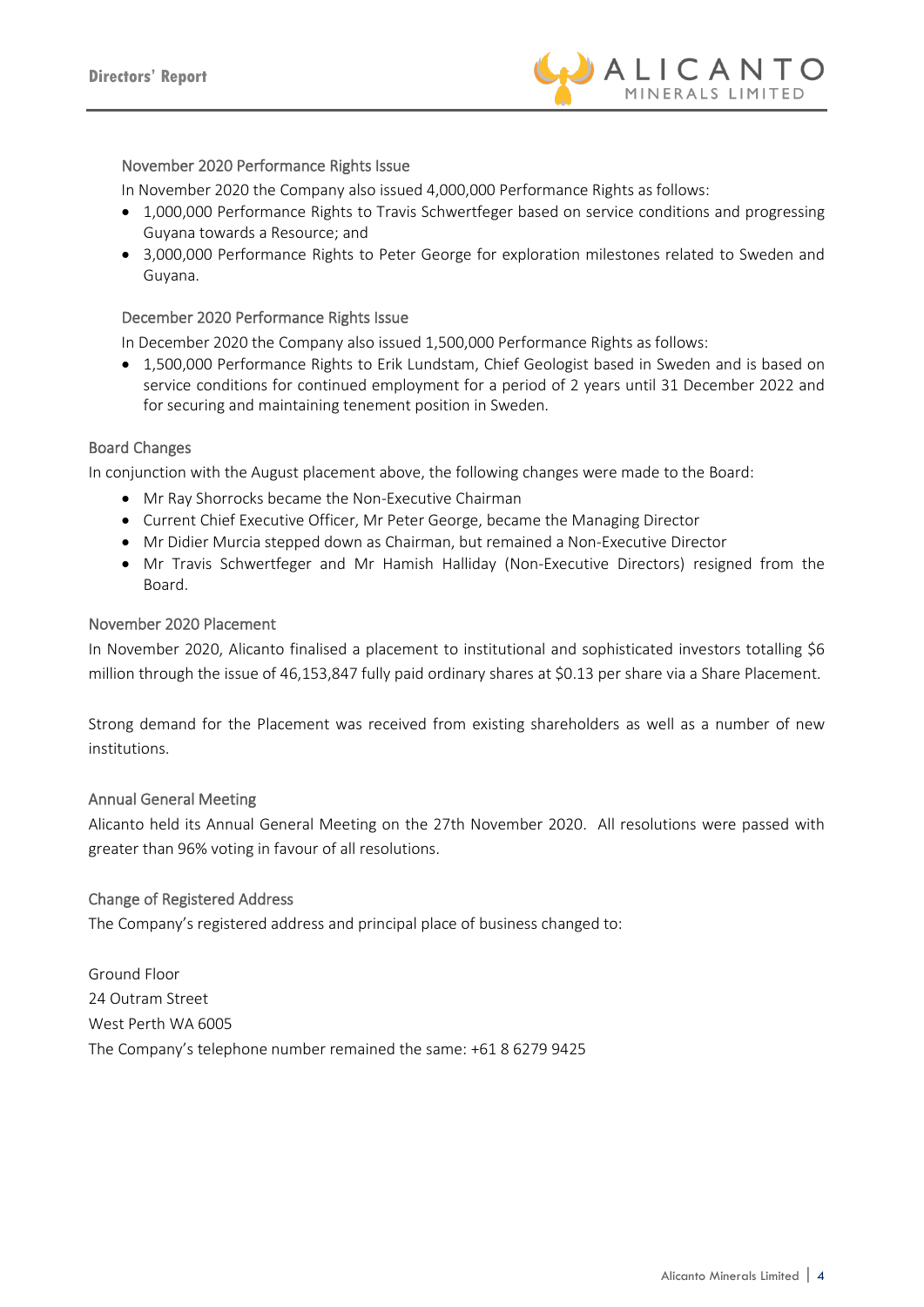

### Exploration

#### **Greater Falun Copper Gold Project, Sweden (AQI 100%)**

The Greater Falun Project contains high-grade Cu-Au-Zn-Pb-Ag in the highly endowed Bergslagen Mining District, Sweden.



**Figure 1:** Location of Projects in Sweden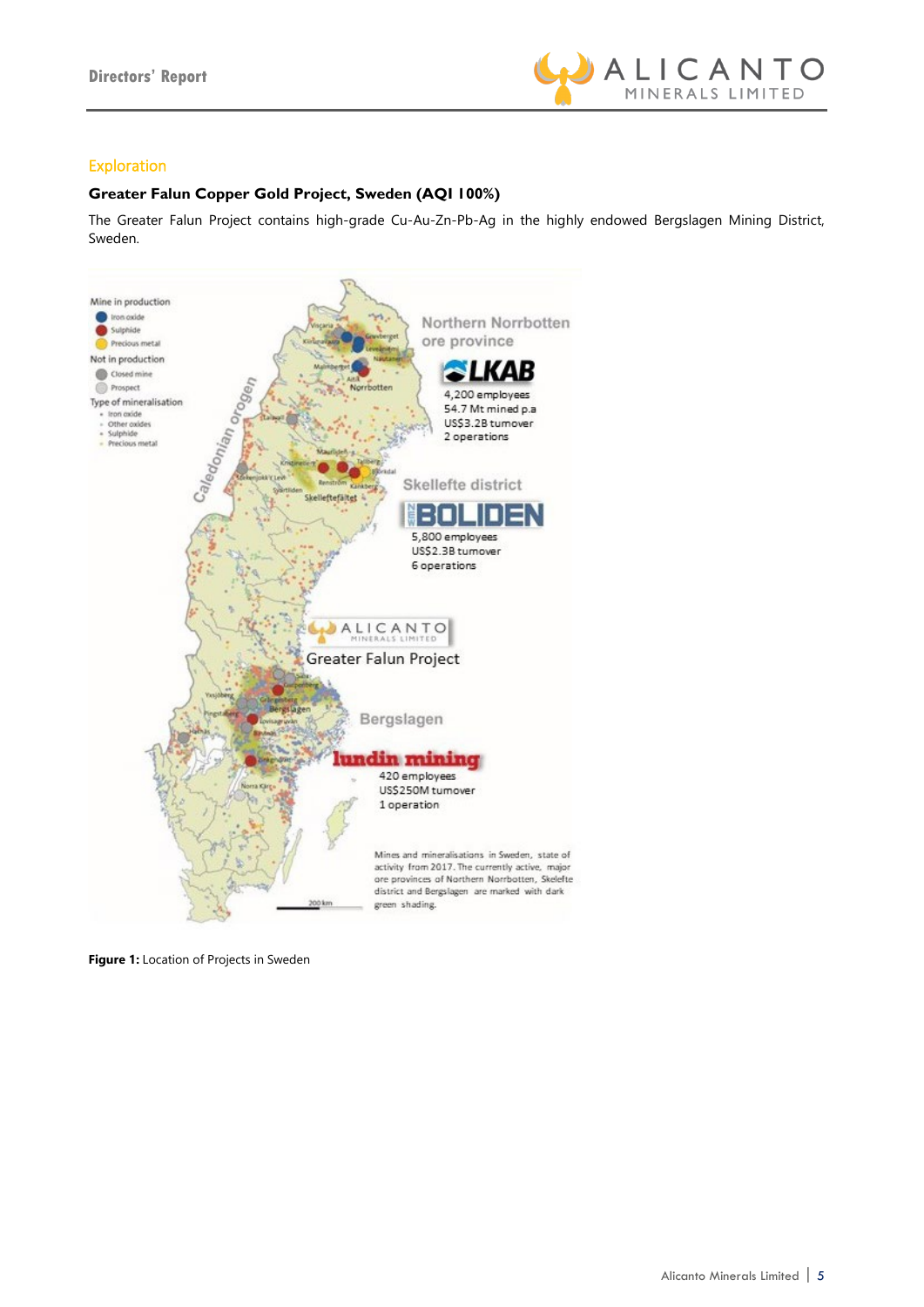



Figure 2: Location of targets and Magnetic Signatures within the Greater Falun Project area (refer ASX release 15th September 2020)<sup>1</sup>

#### **Heden Target, Sweden (100%)**

Alicanto Minerals commenced drilling at the Heden target located within its Greater Falun copper-gold project in the world-class Bergslagen region of Sweden.

The drilling campaign at Heden was designed to explore a more than three-kilometre-long trend of limestone strata (up to 200m wide sequence) with zoned garnet-pyroxene skarn alteration and associated chalcopyrite. Historical rock chip results of up to 3.1% Cu taken from historical workings at Heden East (see ASX release dated 15/06/2020)<sup>1</sup> in pyroxene dominated skarn and 1.4% Cu (see ASX release dated 15/06/2020)1 from Heden Central within massive garnet skarn is interpreted to represent a larger skarn alteration zonation within a continuous limestone sequence.

At Heden East, copper has been mined near surface at the historic Efriksgårds mine. The alteration is dominated by pyroxene with minor garnet and retrograde amphibole-biotite with disseminated to strongly impregnated chalcopyritepyrrhotite mineralisation.

At Heden Central, limestone was mined in several small quarries where garnet skarn with impregnation of chalcopyrite can be seen in the waste dumps. Limestone has been mapped across a 200m section at surface. If this represents true thickness or structural repetition is presently unknown.

Several large, massive garnet-pyroxene boulders have been found in between Heden Central and East, thought to represent locally transported boulders from the same stratigraphy.

To the north the limestone is overlain by a thick package of quartz-feldspar crystal-rich rhyolite interpreted to possibly represent the equivalent pyroclastic sequence to what that can be found in the hanging wall to Falun deposit.

To the south biotite-amphibolite altered footwall volcaniclastic rocks have been mapped, as well as a potentially causative k-feldspar and epidote altered intrusion with endoskarn of magnetite and iron-pyroxene. Northeast of the intrusion a small showing, Upper Heden, has semi-massive magnetite-pyrrhotite with traces of chalcopyrite.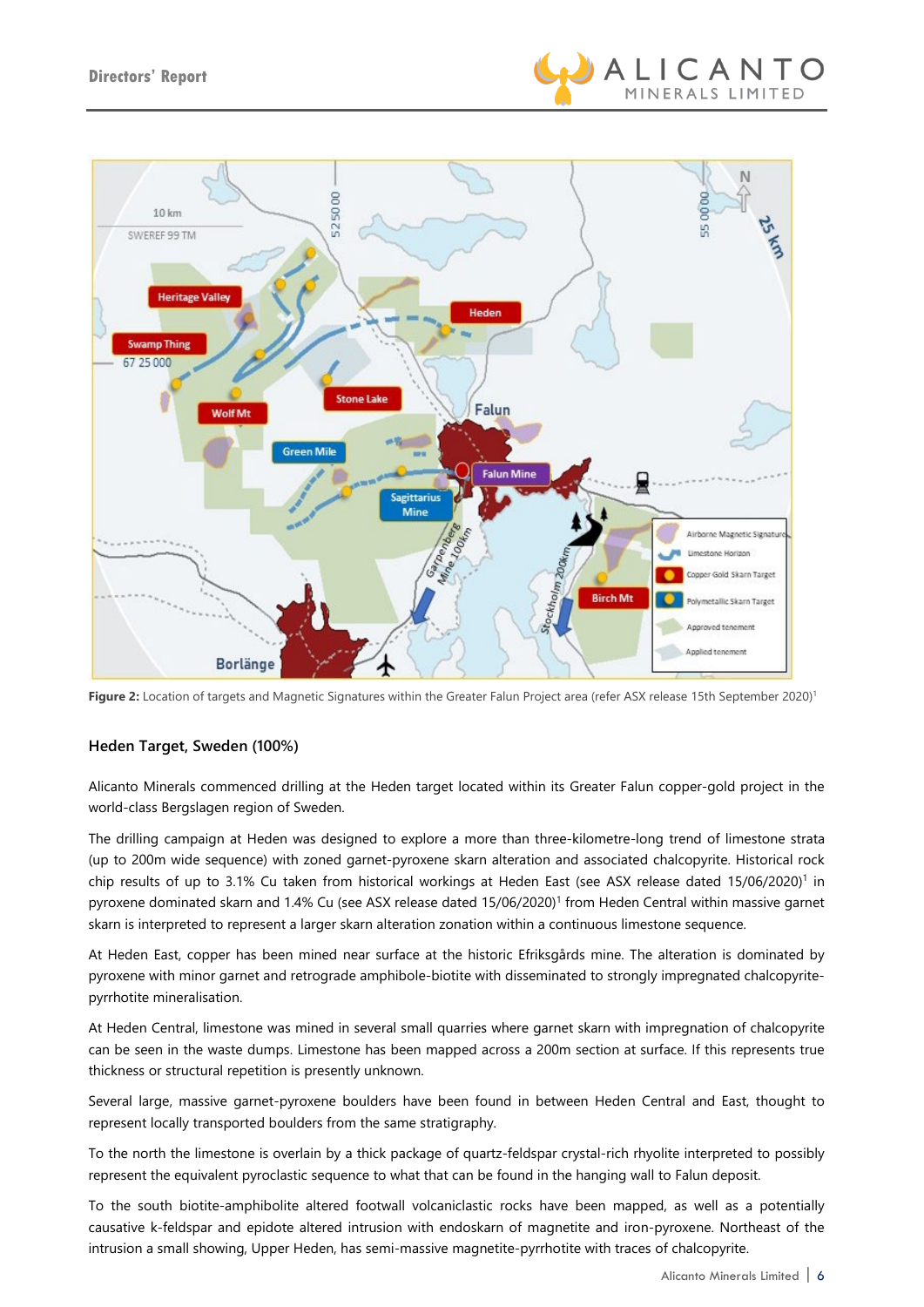

Gravity data provided by SGU (Swedish Geological Survey) has been reprocessed by SGC (Southern Geophysical Consultants) and show a residual gravity anomaly coinciding with mapped garnet-skarn alteration at Heden East to Central.

Airborne Magnetic data shows anomalies coinciding with interpreted strike of the target limestone sequence.

In addition, ground EM is ongoing over the area to help in targeting stronger conductive zones.

Maiden drilling is ongoing to investigate the known mineralisations as well as the area in-between, and eventual conductors found.

#### **Green Mile Target, Sweden (100%)1**

Alicanto Minerals continued drilling at the Green Mile target located within its Greater Falun copper-gold project in the world-class Bergslagen region of Sweden.

The 4,000m diamond drilling program is designed to test new targets and seek to establish extensions to known mineralisation located in the vicinity of major copper gold systems.

The drilling will be the first thorough modern exploration campaign undertaken at Greater Falun. It will also be the first drilling since Alicanto made a major breakthrough by establishing that the dominant mineralisation is copper-gold skarn, not a Volcanogenic Massive Sulphide (VMS) system as long believed.

The Bergslagen region hosts world-class base and precious metals projects such as the Garpenberg mine operated by Boliden and the Zinkgruvan mine operated by Lundin.

The drilling campaign at Green Mile was instigated to explore a number of airborne EM anomalies in the vicinities of the Grönbo Polymetallic massive sulphide prospect. The anomalies have been identified via reprocessing of historical airborne EM surveys. Contextually interesting anomalies have been field visited and followed up with ground EM to further define drill targets.

Drillhole GRO20-012 targeted a combined AEM and GEM target 600m East of Grönbo deposit. A fault zone intersected at the expected depth is thought to cause the anomaly. The intercepted rocks are interpreted to constitute of more or less altered FW felsic volcaniclastics with intruding Gabbro sills.

Drillhole GRO20-022 drilled in the same profile (as GRO20-01) 250m to the South targeted what was thought to be equivalent to Grönbo hosting limestone stratigraphy. The hole collared in an unaltered Hanging wall (HW) pumiceous pyroclastic unit, then drilled into a strongly altered, sulphide mineralized top of what is interpreted to be a major basaltic extrusive unit. Strong alteration between 25.25 to 37.52 includes several discrete zones with disseminated sulphide mineralization, with strongest mineralization at 26.25-27.36 and 32.80-33.81m downhole where 1-5% sulphides including visual chalcopyrite and minor pyrite were identified. The basalt has a possibly faulted contact at 82m with a fine-grained mafic dike intruding. Strongly Cordierite-Biotite-Garnet altered Footwall (FW) continues down to 125m where deeper Silica-dominated FW alteration takes over. The new insight that both the limestone strata as well as the overlying basaltic extrusive acts as a trap for the mineralized fluids greatly expands the search space for polymetallic sulphide mineralization at Green Mile project area.

Drillhole GRO20-032 intersected a broad Silica-Anthophyllite altered zone with weak (0.5%) disseminated visual chalcopyrite and pyrite mineralization between 68.40 and 78.70 meters downhole. The intersection is thought to represent proximal to medial alteration in FW pumiceous volcaniclastic rhyolites.

Recent field mapping has revealed several parallel limestone strata as well as strongly altered proximal footwall alteration in outcrop up to 3km further to the West of initial drillholes. The limestone occurrences in the central horizon show massive Garnet-Pyroxene skarn alteration in parts. West of Kavelmora limestone a galena mineralised limestonedolomite showing has been found.

Alicanto geologists are currently investigating the repetition pattern of the parallel limestone strata and the associated structural context and the extensive mineralization footprint emerging in the data.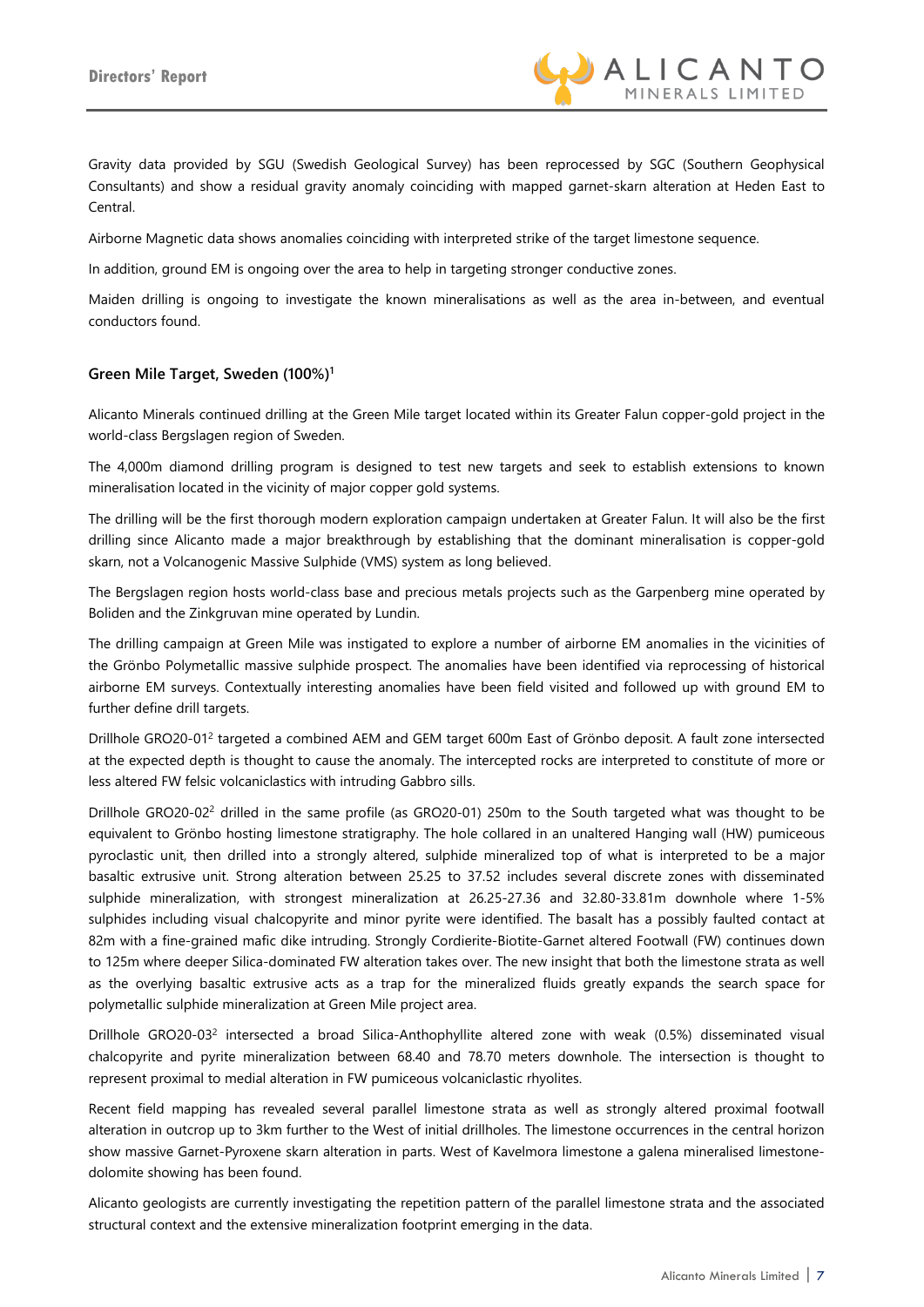

The sulphide intersection in GRO20-02 is thought to directly relate to the mineralization at Grönbo, with no previous drill intersections within the same strata in-between. There is potential for semi-continuous to continuous mineralization along the over 500m of strike-length, as well as further along to East and West being open at depth.

The intersected mineralization and the newly achieved understanding of alteration and mineralisation footprint at Green Mile with structurally repeated host strata necessitates for a larger drill programme to further vector in towards economic size mineralization.

#### **Wolf Mountain Target, Sweden (100%)<sup>3</sup>**

Four new copper-gold anomalies identified immediately adjacent to existing mineralisation at Wolf Mountain.

The expanded IP survey (3km<sup>2</sup>) at Wolf Mountain follows on from the initial IP survey (0.3km<sup>2</sup>) that resulted in the discovery of Copper-Gold Skarn at Wolf Mountain during the maiden drilling campaign undertaken in early 2020.

The undrilled IP Anomalies (IPA, IPB, IPC & IPD) at Wolf Mountain are all between 0.5 and 1.8km from the maiden drilling campaign that intersected distal Copper-Gold Skarn mineralisation at Wolf Mountain within a strongly altered zone with disseminated Chalcopyrite and Chalcopyrite within Garnet Veins.

Anomaly IPB is located 700m West of Wolf Mountain and 130m to the South of the Creek Showing which had historical assays of up to 2.6% Copper (refer ASX  $12<sup>th</sup>$  October 2020)<sup>3</sup> and shows the same style of Gar-Amph-Bio strong alteration as seen at Wolf Mountain.

The IP signature of Wolf Mt can be traced about 2km further to the South with possibly two parallel trends.

Another 2.5km to the South-South-West of IP Target IPD, SGAB intersected copper-gold mineralization in 1983 while investigating one of the younger, undeformed granites showing scheelite mineralization. Historical Diamond Drill Hole 83203 intersected 1.5m @ 0.4% Cu and 0.2 g/t Au, 1.0m @ 0.7% Cu and 0.5 g/t Au and 3.0m 0.4% Cu between 39.90 and 60.40m downhole (refer ASX 12<sup>th</sup> October 2020)<sup>3</sup>.

Alicanto geologists are currently investigating a possible connection to the North-South trending IP anomalies, coppergold mineralization at Wolf Mt as well as the large airborne Magnetic signature in the same location that could be the Causative Intrusion driving the mineralisation at Wolf Mountain. If there is a link between all of these then the Copper-Gold Skarn system could be at least 5km long.

#### **Arakaka Gold Project Guyana, South America (AQI 100%)<sup>4</sup>**

In November 2020, Alicanto released its maiden JORC 2012-compliant Inferred Resource of 500,000oz at 1.8 g/t gold at its 100 per cent-owned Arakaka Gold Project in Northwest Guyana, South America.

The Resource estimate stems from a review of the data at Arakaka collected by Alicanto in conjunction with that provided by Barrick Gold Corp. (ASX 19<sup>th</sup> June 2018) and NordGold, (ASX 12<sup>th</sup> May 2020), and has been calculated by Perth-based Cube Consulting.

Arakaka is located in a world-class gold mining province which also hosts projects such as Las Christinas/Las Brisas (27Moz), Aurora (6.5Moz) and Gros Rosebel (13.7Moz) – (SGA Field Guide – Bardoux et al 2018).

The Maiden Mineral Resource Estimate ("MRE") for the Arakaka Gold Project is taken from two separate domains, the Purple Heart and Gomes deposits located approximately 6km from one another.

The Purple Heart resource lies within a stacked thrust system developed to the margin of multiple Porphyry intrusions of variable composition hosted within metavolcanics and metasediments. The stacked thrusts and coincident gold mineralisation dip at approximately 30o to the North West. Mineralisation has been observed to extend to approximately 150m vertical depth.

At Gomes the current resource is located within approximately 500m of strike along a West South West dipping regional scale shear, the Temberlin shear zone. Lithological units, shear structures and mineralisation all dip at a moderate 30-40° to the West-Southwest. Mineralisation has been observed to extend approximately 100m vertical depth.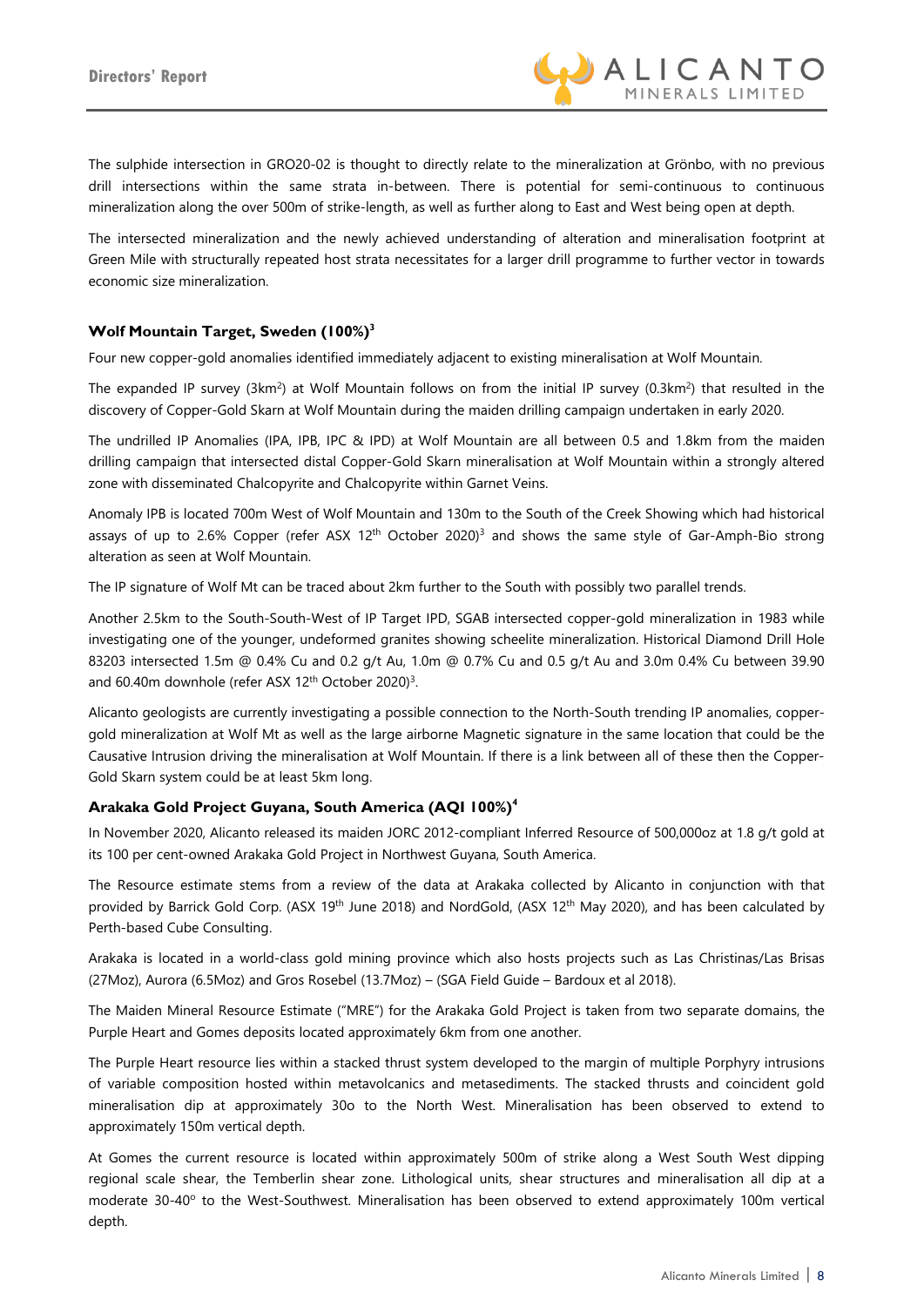

All resources are reported at a 0.8g/t gold lower cut-off which is deemed acceptable based on industry costings associated with the likely mining method (open pit, bulk-tonnage).

Global Inferred Resources have been grouped into the table below. All resources are classified as inferred:

#### **Independent JORC 2012 Inferred resource estimate at selected lower cut-off grades at the Arakaka Gold Project**

| Lower Cut-Off | Tonnes<br>(Mt) | Grade Gold g/t | Gold Million oz |
|---------------|----------------|----------------|-----------------|
| $0.5$ g/t Au  | 13.2           | 1.4            | 0.61            |
| $0.8$ g/t Au  | 9.1            | 1.8            | 0.52            |
| $1.0$ g/t Au  | 6.0            | 2.2            | 0.43            |

• Figures may not add up due to rounding

• Mineral Resources that are not Mineral Reserves have not demonstrated economic viability. The estimate of Mineral Resources may be materially affected by environmental, permitting, legal, title, taxation, socio-political, marketing, or other relevant issues

- Mineral Resources are reported at a block cut-off grade of 0.8 g/t Au
- No minimum mining SMU parameters applied to the Inferred Mineral Resources.
- The average bulk density assigned to the mineralisation is  $2.7$  g/cm<sup>3</sup> for fresh rock, and variable within weathering zones (2.0 to  $2.5 \text{ g/cm}^3$ ).

Alicanto's Option over the Ianna project lapsed on the 7th November 2020. The company is currently in negotiations to extend or renegotiate the Option Agreement.

#### **Competent Person's Statement**

The Company confirms that it is not aware of any new information or data that materially affects the information included in the original market announcements above, and in the case of estimates of Mineral Resources, that all material assumptions and technical parameters underpinning the estimates in the relevant market announcements continue to apply and have not materially changed. The Company confirms that the form and context in which the Competent Persons' findings are presented have not been materially modified from the original market announcements.

#### **Forward Looking Statements**

Forward-looking statements involve known and unknown risks, uncertainties and other factors which may cause the actual results, performance or achievements of the Company to be materially different from any future results, performance or achievements expressed or implied by the forward-looking statements. Such factors constitute, among others, continued funding, general business, economic, competitive, political and social uncertainties; the actual results of exploration activities; changes in project parameters as exploration strategies continue to be refined; renewal of mineral concessions; accidents, labour disputes, contract and agreement disputes, and other sovereign risks related to changes in government policy; changes in policy in application of mining code; political instability; as well as those factors discussed in the section entitled "Risk Factors" in the Company's rights issue prospectus. The Company has attempted to identify important factors that could cause actual actions, events or results to differ materially from those described in forward looking statements, however there may be other factors that cause actions, events or results to differ from those anticipated, estimated or intended. Forward-looking statements contained herein are made as of the date of this news release and the Company disclaims any obligation to update any forward-looking statements, whether as a result of new information, future events or results, except as may be required by applicable securities laws. There can be no assurance that forward-looking statements will prove to be accurate, as actual results and future events could differ materially from those anticipated in such statements.

#### **New Information or Data**

The company confirms that it is not aware of any new information or data that materially affects the information included in the relevant market announcement.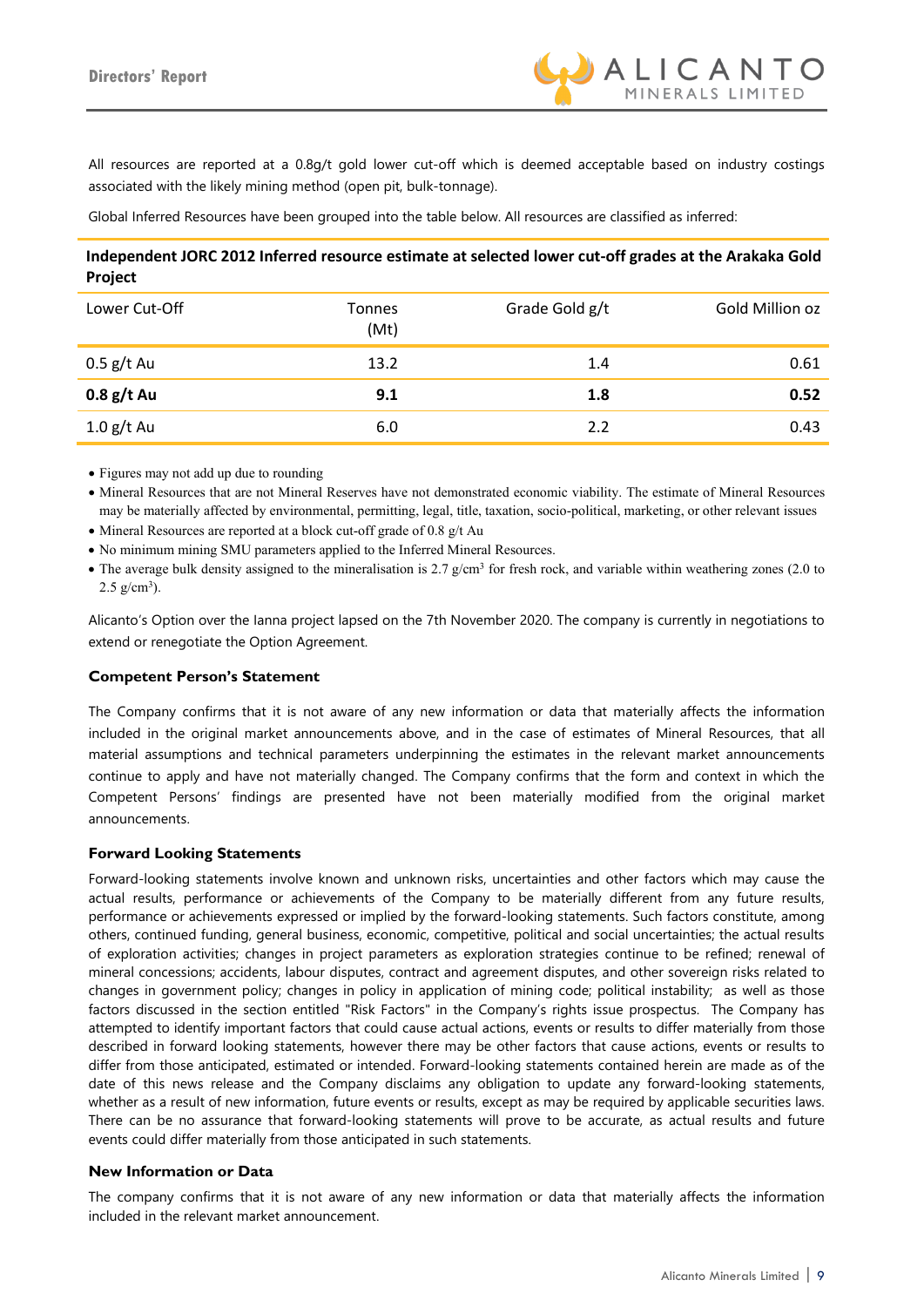

#### **Notes**

1 For full details of these Exploration results, refer to the said Announcement or Release on the said date. Alicanto is not aware of any new information or data that materially affects the information included in the said announcement.

<sup>2</sup> For full details of these Exploration results, refer to the said Announcement on 26 October 2020. Alicanto is not aware of any new information or data that materially affects the information included in the said announcement.

<sup>3</sup> For full details of these Exploration results, refer to the said Announcement on 12 October 2020. Alicanto is not aware of any new information or data that materially affects the information included in the said announcement.

4 For full details of these Exploration results, refer to the said Announcement on 16 November 2020. Alicanto is not aware of any new information or data that materially affects the information included in the said announcement.

#### **Subsequent Events Note**

There are no material events subsequent to reporting date.

#### **Lead Auditor's Independence Declaration**

A copy of the lead auditor's independence declaration as required under section 307C of the Corporations Act 2001 is set out on page 11.

This report is made in accordance with a resolution of directors made pursuant to section 306(3) of the Corporation Act 2001.

 $R\Lambda$ 

**Ray Shorrocks Non-Executive Chairman Perth, Western Australia, 16 March 2021**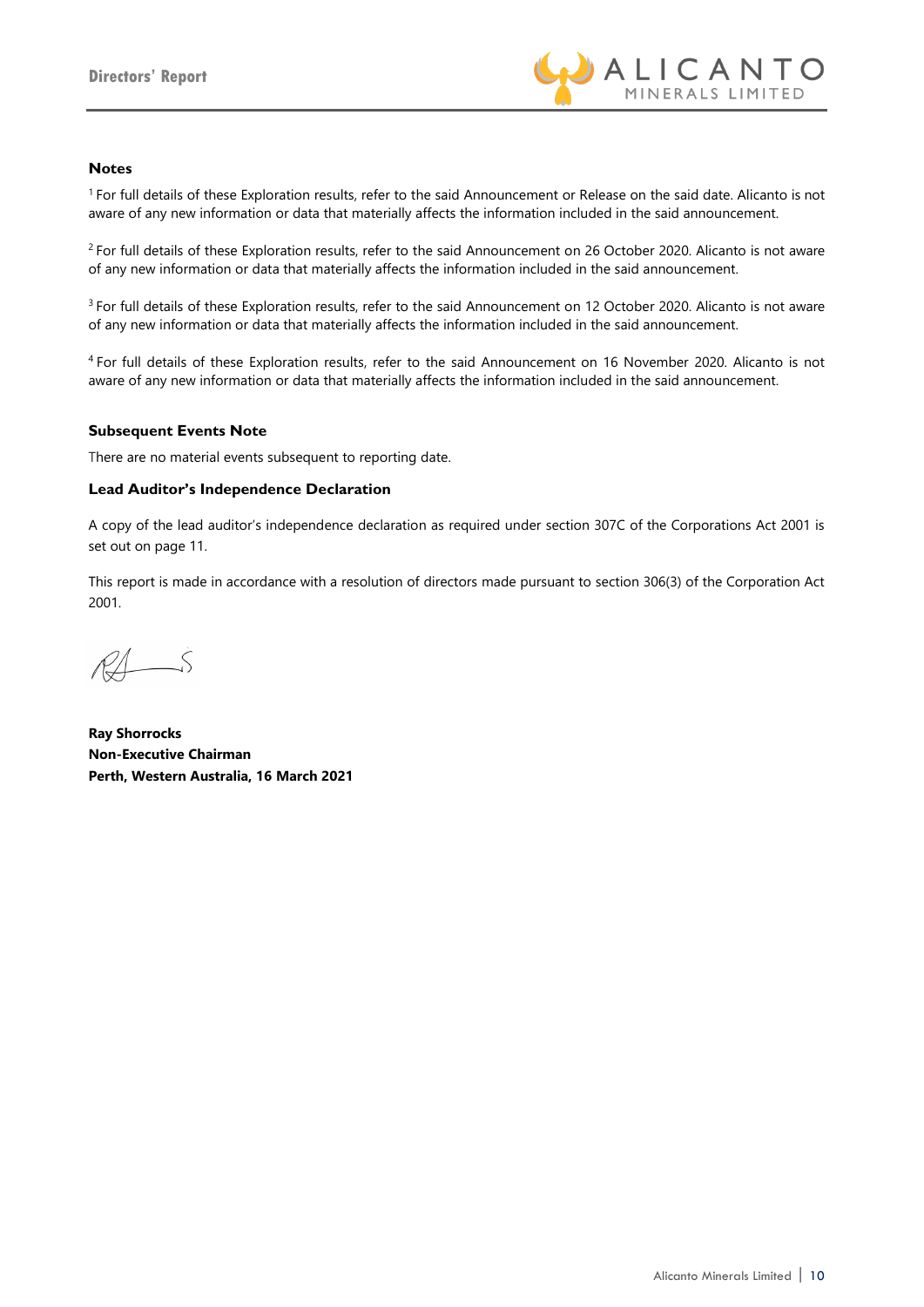

PO Box 1908 West Perth WA 6872 Australia

Level 2, 1 Walker Avenue West Perth WA 6005 Australia

> Tel: +61 8 9481 3188 Fax: +61 8 9321 1204

ABN: 84 144 581 519 www.stantons.com.au

16 March 2021

Board of Directors Alicanto Minerals Limited Ground Floor, 24 Outram Street, West Perth WA 6005

Dear Sirs

#### **RE: ALICANTO MINERALS LIMITED**

In accordance with section 307C of the *Corporations Act 2001*, I am pleased to provide the following declaration of independence to the directors of Alicanto Minerals Limited.

As Audit Director for the review of the financial statements of Alicanto Minerals Limited for the halfyear ended 31 December 2020, I declare that to the best of my knowledge and belief, there have been no contraventions of:

- (i) the auditor independence requirements of the *Corporations Act 2001* in relation to the review; and
- (ii) any applicable code of professional conduct in relation to the review.

Yours faithfully

#### **STANTONS INTERNATIONAL AUDIT AND CONSULTING PTY LTD**

Contin Cichuli

**Martin Michalik Director**

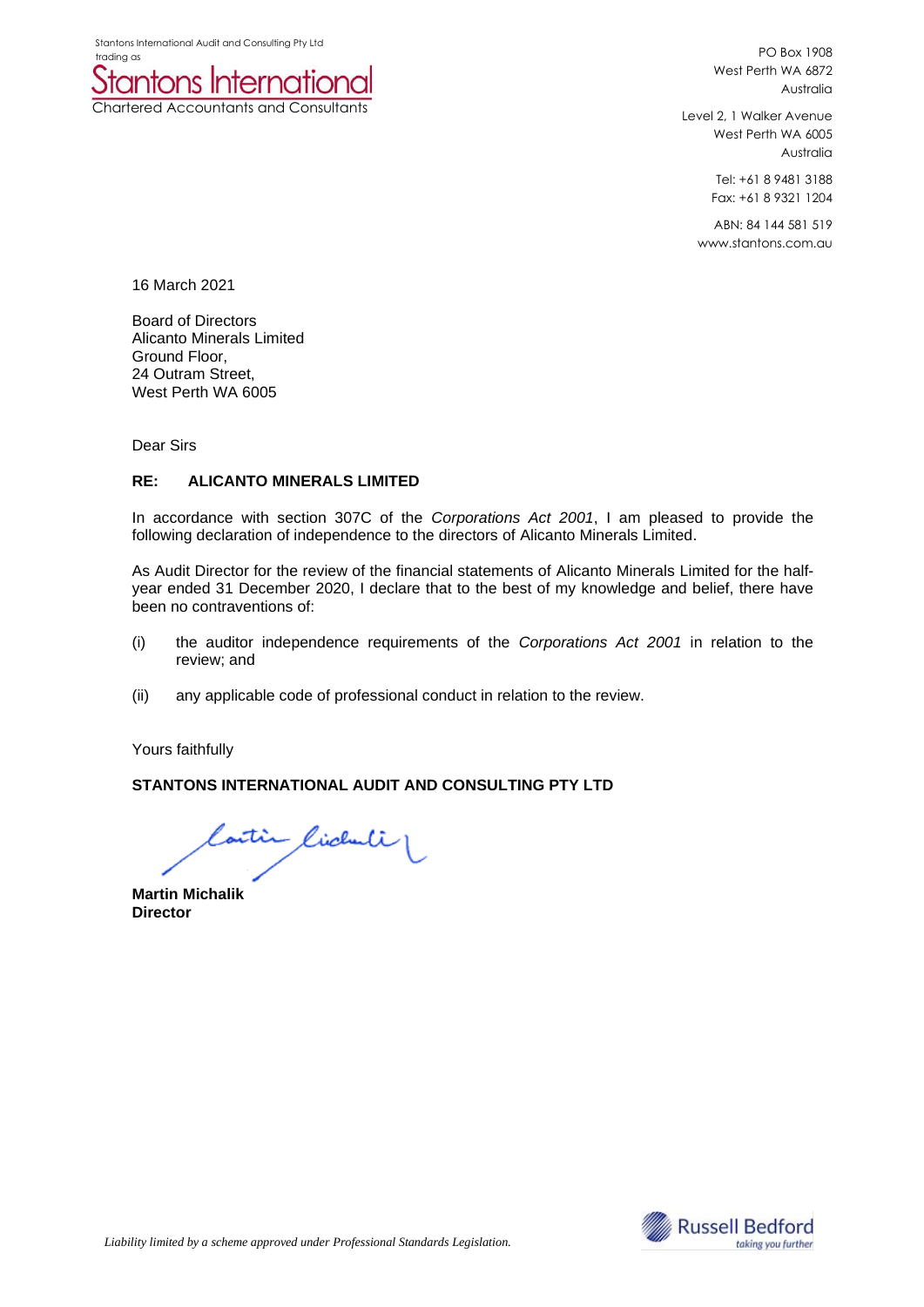

#### **Contents**

| Consolidated Statement of Profit or Loss and Other Comprehensive Income | 13 |
|-------------------------------------------------------------------------|----|
| Consolidated Statement of Financial Position                            | 14 |
| Consolidated Statement of Changes in Equity                             | 15 |
| Consolidated Statement of Cash Flows                                    | 16 |
| Condensed Notes to the Consolidated Financial Statements                | 17 |
| Directors' Declaration                                                  | 25 |
| Independent Auditor's Review Conclusion                                 | 26 |

This interim financial report does not include all the notes of the type normally included in an annual financial report. Accordingly, this report is to be read in conjunction with the annual report for the year ended 30 June 2020 and any public announcements made by Alicanto Minerals Limited during the interim reporting period in accordance with the continuous disclosure requirements of the Corporations Act 2001.

This interim financial report covers the consolidated entity consisting of Alicanto Minerals Limited and its subsidiaries. The financial report is presented in the Australian currency.

Alicanto Minerals Limited is a company limited by shares, incorporated and domiciled in Australia. Its registered office and principal place of business is:

Alicanto Minerals Limited Ground Floor, 24 Outram Street WEST PERTH WA 6005

A description of the nature of the group's operations is included in the directors' report on pages 3 – 10, which is not part of this financial report.

The interim financial report was authorised for issue by the directors on 16 March 2021. The company has the power to amend and reissue the financial report.

Through the use of the internet, we have ensured that our corporate reporting is timely, complete, and available globally at minimum cost to the company. All press releases, financial reports and other information are available on our website: www.alicantominerals.com.au.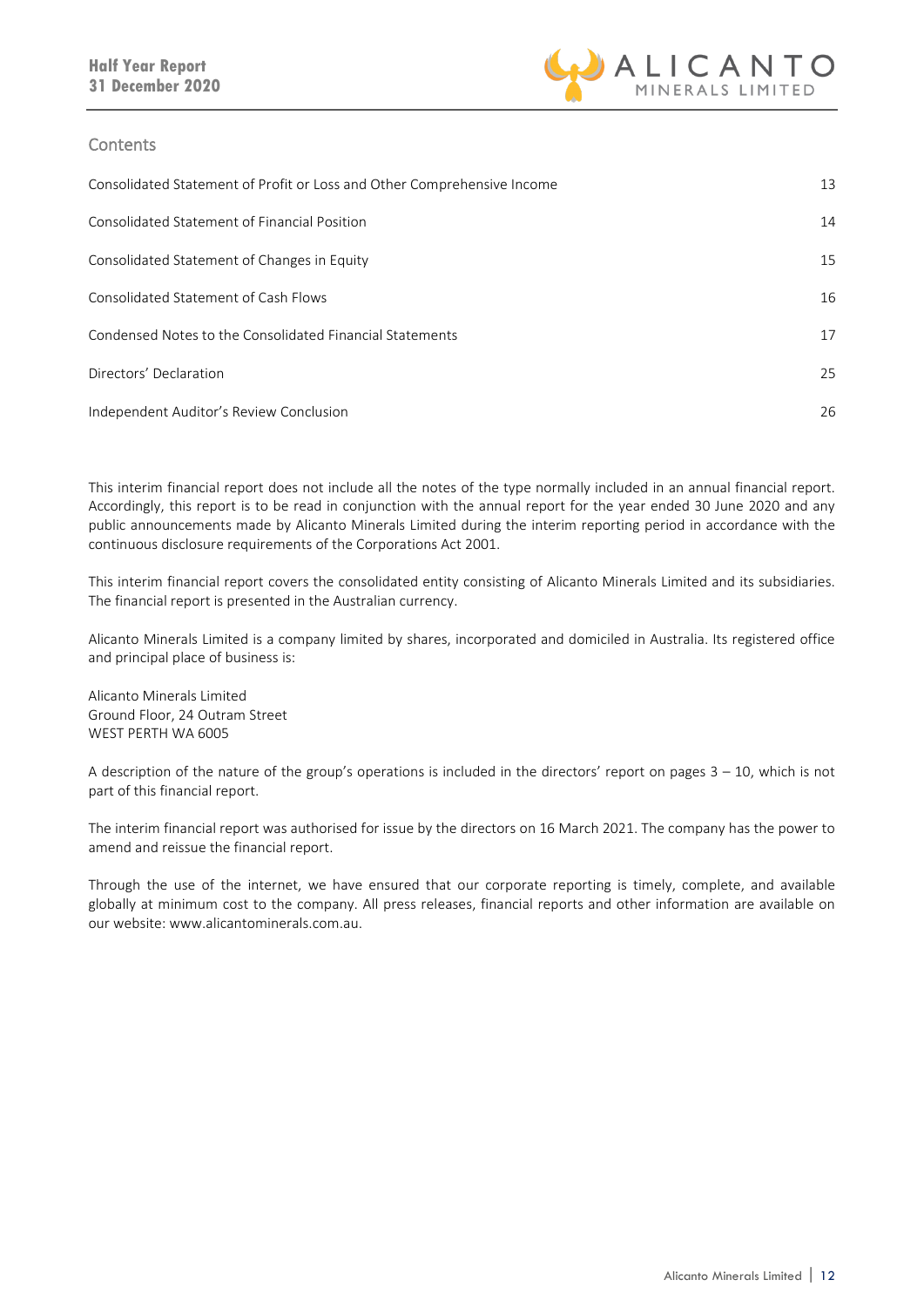

## For the Half-Year Ended 31 December 2020

|                                                                                                                        |              | Consolidated  |             |  |
|------------------------------------------------------------------------------------------------------------------------|--------------|---------------|-------------|--|
|                                                                                                                        | <b>Notes</b> | 31 December   | 31 December |  |
|                                                                                                                        |              | 2020          | 2019        |  |
|                                                                                                                        |              | \$            | \$          |  |
| Revenue                                                                                                                |              |               |             |  |
| Revenue from continuing operations                                                                                     | 4(a)         | 2,453         | 174         |  |
| Other income                                                                                                           | 4(b)         | 28,391        | 165,953     |  |
| Expenditure                                                                                                            |              |               |             |  |
| Administration costs                                                                                                   |              | (175, 645)    | (180, 574)  |  |
| Consultancy expenses                                                                                                   | 4(c)         | (1,702,698)   | (72, 899)   |  |
| Employee benefits expense                                                                                              |              | (210, 747)    | (159, 619)  |  |
| Share based payment expenses                                                                                           | 4(c)         | (952, 042)    | (4, 258)    |  |
| Occupancy expense                                                                                                      |              | (10, 222)     | (11, 544)   |  |
| Compliance and regulatory expenses                                                                                     |              | (47, 252)     | (31, 193)   |  |
| Insurance expenses                                                                                                     |              | (14, 138)     | (16, 862)   |  |
| Depreciation                                                                                                           | 6            | (29, 713)     | (24, 651)   |  |
| Depreciation on right of use assets                                                                                    | 8            | (4,949)       |             |  |
| Impairment                                                                                                             | 6            | (6,600)       |             |  |
| <b>Exploration Expenditure</b>                                                                                         | 7            | (1, 204, 225) | (448,988)   |  |
| Interest expense of lease liability                                                                                    | 10           | (1,082)       | (3, 106)    |  |
| (Loss) before income tax                                                                                               |              | (4,328,469)   | (787, 567)  |  |
| Income tax expense                                                                                                     |              |               |             |  |
|                                                                                                                        |              |               |             |  |
| (Loss) for the half-year attributable to owners                                                                        |              | (4,328,469)   | (787, 567)  |  |
| Other comprehensive income                                                                                             |              |               |             |  |
| Items that will not be reclassified to Profit or Loss<br>Items that may be reclassified subsequently to Profit or Loss |              |               |             |  |
| Exchange differences arising on translation of foreign operations                                                      | 12B          | (205, 611)    | (771)       |  |
| Total comprehensive (loss) for the half-year attributable to owners                                                    |              | (4,534,080)   | (788, 338)  |  |
| Basic loss per share (cents per share)                                                                                 |              | (1.8)         | (0.4)       |  |
| Diluted loss per share (cents per share)                                                                               |              | N/A           | N/A         |  |

The above consolidated statement of profit or loss and comprehensive income should be read in conjunction with the accompanying notes.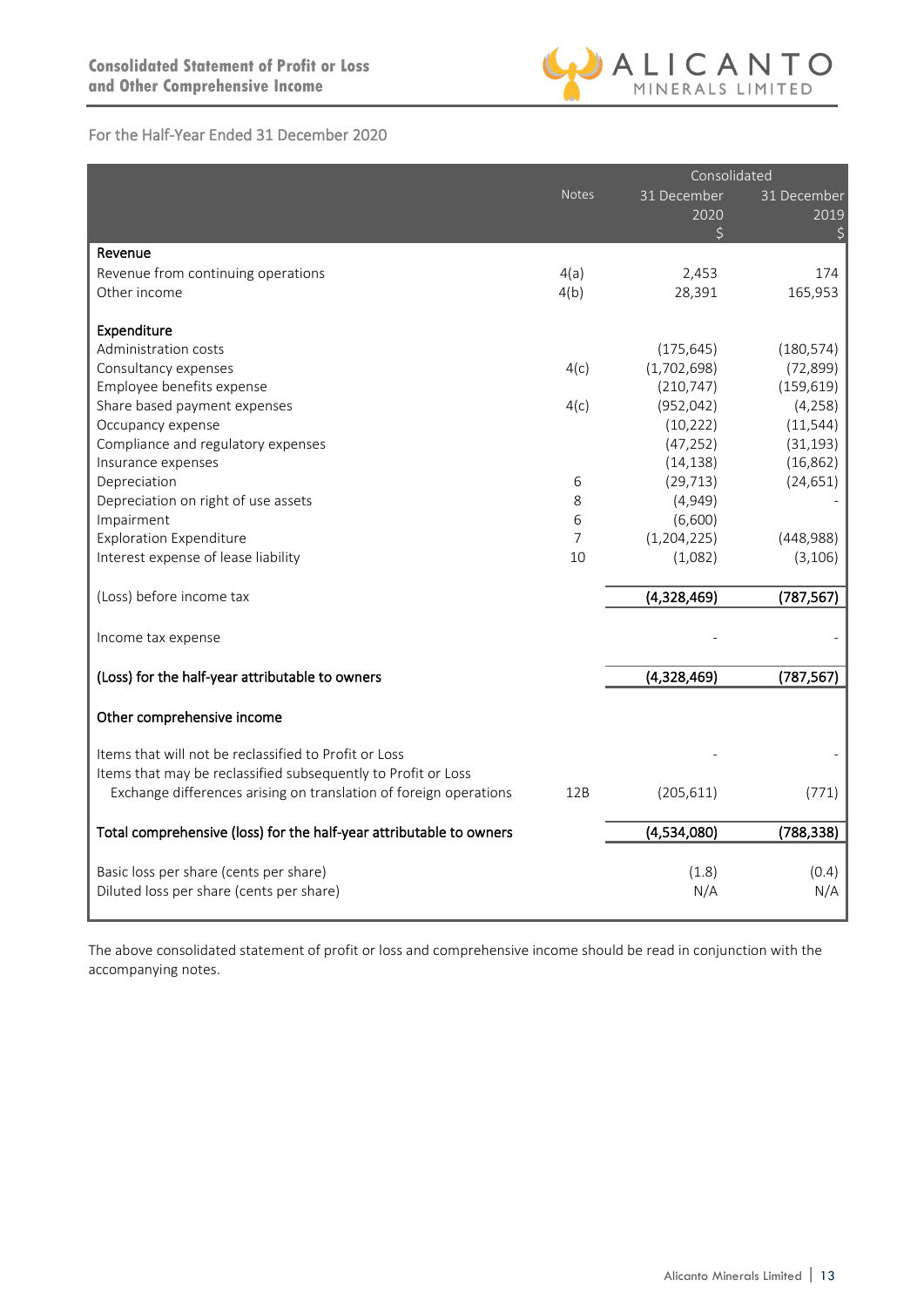

# As at 31 December 2020

|                                                          |              | Consolidated         |              |
|----------------------------------------------------------|--------------|----------------------|--------------|
|                                                          | <b>Notes</b> | 31 December          | 30 June      |
|                                                          |              | 2020                 | 2020         |
|                                                          |              | $\zeta$              | Ś            |
|                                                          |              |                      |              |
| <b>Current Assets</b>                                    |              |                      |              |
| Cash and cash equivalents<br>Trade and other receivables | 5            | 7,580,955<br>233,328 | 2,431,923    |
|                                                          |              |                      | 98,251       |
| <b>Total Current Assets</b>                              |              | 7,814,283            | 2,530,174    |
| <b>Non-Current Assets</b>                                |              |                      |              |
| Trade and other receivables                              |              | 35,768               | 35,122       |
| Property, plant and equipment                            | 6            | 235,545              | 307,468      |
| Right of use assets                                      | 8            | 54,434               |              |
| Exploration and evaluation expenditure                   | 7            | 1,500,000            | 1,500,000    |
| <b>Total Non-Current Assets</b>                          |              | 1,825,747            | 1,842,590    |
|                                                          |              |                      |              |
| <b>Total Assets</b>                                      |              | 9,640,030            | 4,372,764    |
|                                                          |              |                      |              |
| <b>Current Liabilities</b>                               |              |                      |              |
| Trade and other payables                                 | 9            | 392,127              | 209,998      |
| Lease liabilities                                        | 10           | 10,481               |              |
| Provisions                                               |              | 21,281               | 18,388       |
| <b>Total Current Liabilities</b>                         |              | 423,889              | 228,386      |
|                                                          |              |                      |              |
| <b>Non-Current Liabilities</b><br>Lease liabilities      | 10           | 44,717               |              |
| <b>Total Non-Current Liabilities</b>                     |              | 44,717               |              |
|                                                          |              |                      |              |
| <b>Total Liabilities</b>                                 |              | 468,606              | 228,386      |
|                                                          |              |                      |              |
| <b>Net Assets</b>                                        |              | 9,171,424            | 4,144,378    |
|                                                          |              |                      |              |
| Equity                                                   |              |                      |              |
| Contributed equity                                       | 11           | 25,775,133           | 19,164,805   |
| Reserves                                                 | 12           | 4,726,254            | 1,981,067    |
| <b>Accumulated losses</b>                                |              | (21, 329, 963)       | (17,001,494) |
| <b>Total Equity</b>                                      |              | 9,171,424            | 4,144,378    |
|                                                          |              |                      |              |

The above consolidated statement of financial position should be read in conjunction with the accompanying notes.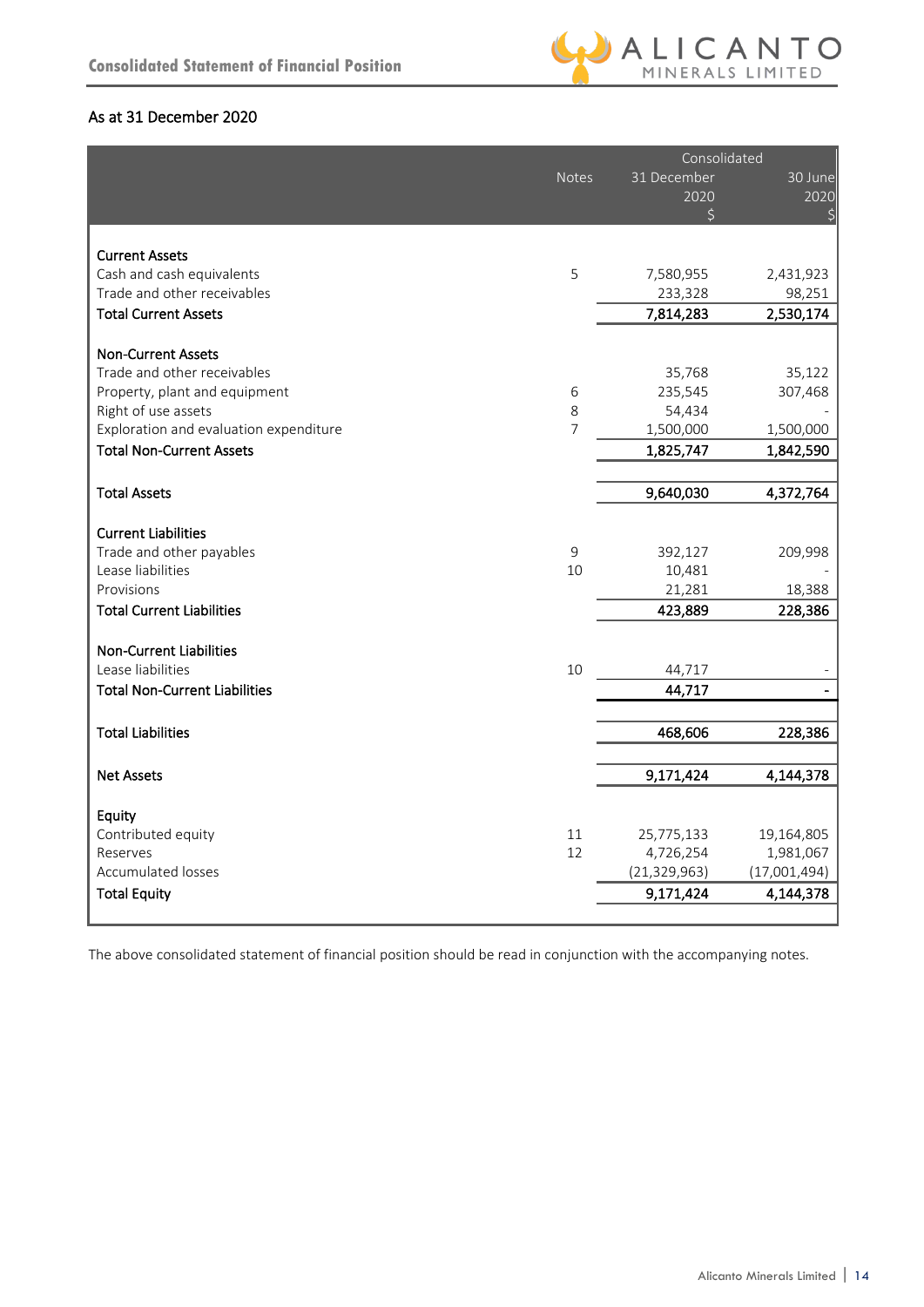

# For the Half-Year Ended 31 December 2020

| Consolidated                                             | Contributed<br>Equity | Accumulated<br>Losses        | Foreign<br>Currency<br>Translation<br>Reserve | Option<br>Reserve | Total                   |
|----------------------------------------------------------|-----------------------|------------------------------|-----------------------------------------------|-------------------|-------------------------|
|                                                          |                       | $\zeta$                      | Ś                                             |                   |                         |
|                                                          |                       |                              |                                               |                   |                         |
| Balance at 1 July 2019<br>(Loss) for the half-year       | 14,496,233            | (15, 370, 415)<br>(787, 567) | (35, 675)                                     | 2,046,830         | 1,136,973<br>(787, 567) |
| Foreign exchange differences                             |                       |                              | (771)                                         |                   | (771)                   |
| Total comprehensive (loss) for the half-<br>year         |                       | (787, 567)                   | (771)                                         |                   | (788, 338)              |
| Transactions with owners in their capacity as<br>owners: |                       |                              |                                               |                   |                         |
| Contributions of equity (net of transaction<br>costs)    | 824,255               |                              |                                               |                   | 824,255                 |
| Equity settled share based payment<br>transactions       |                       |                              |                                               | 4,258             | 4,258                   |
| Exercise of options                                      | 17,033                |                              |                                               | (17, 033)         |                         |
|                                                          | 841,288               |                              |                                               | (12, 775)         | 828,513                 |
| Balance at 31 December 2019                              | 15,337,521            | (16, 157, 982)               | (36, 446)                                     | 2,034,055         | 1,177,148               |
|                                                          |                       |                              |                                               |                   |                         |
| Balance at 1 July 2020                                   | 19,164,805            | (17,001,494)                 | (57, 246)                                     | 2,038,313         | 4,144,378               |
| (Loss) for the half-year                                 |                       | (4,328,469)                  |                                               |                   | (4,328,469)             |
| Foreign exchange differences                             |                       |                              | (205, 611)                                    |                   | (205, 611)              |
| Total comprehensive (loss) for the half-<br>year         |                       | (4,328,469)                  | (205, 611)                                    |                   | (4,534,080)             |
| Transactions with owners in their capacity as<br>owners: |                       |                              |                                               |                   |                         |
| Contributions of equity (net of transaction<br>costs)    | 6,610,328             |                              |                                               |                   | 6,610,328               |
| Equity settled share based payment<br>transactions       |                       |                              |                                               | 2,950,798         | 2,950,798               |
|                                                          | 6,610,328             | $\overline{\phantom{a}}$     | $\overline{\phantom{a}}$                      | 2,950,798         | 9,561,126               |
| Balance at 31 December 2020                              | 25,775,133            | (21, 329, 963)               | (262, 857)                                    | 4,989,111         | 9,171,424               |
|                                                          |                       |                              |                                               |                   |                         |

The above consolidated statement of changes in equity should be read in conjunction with the accompanying notes.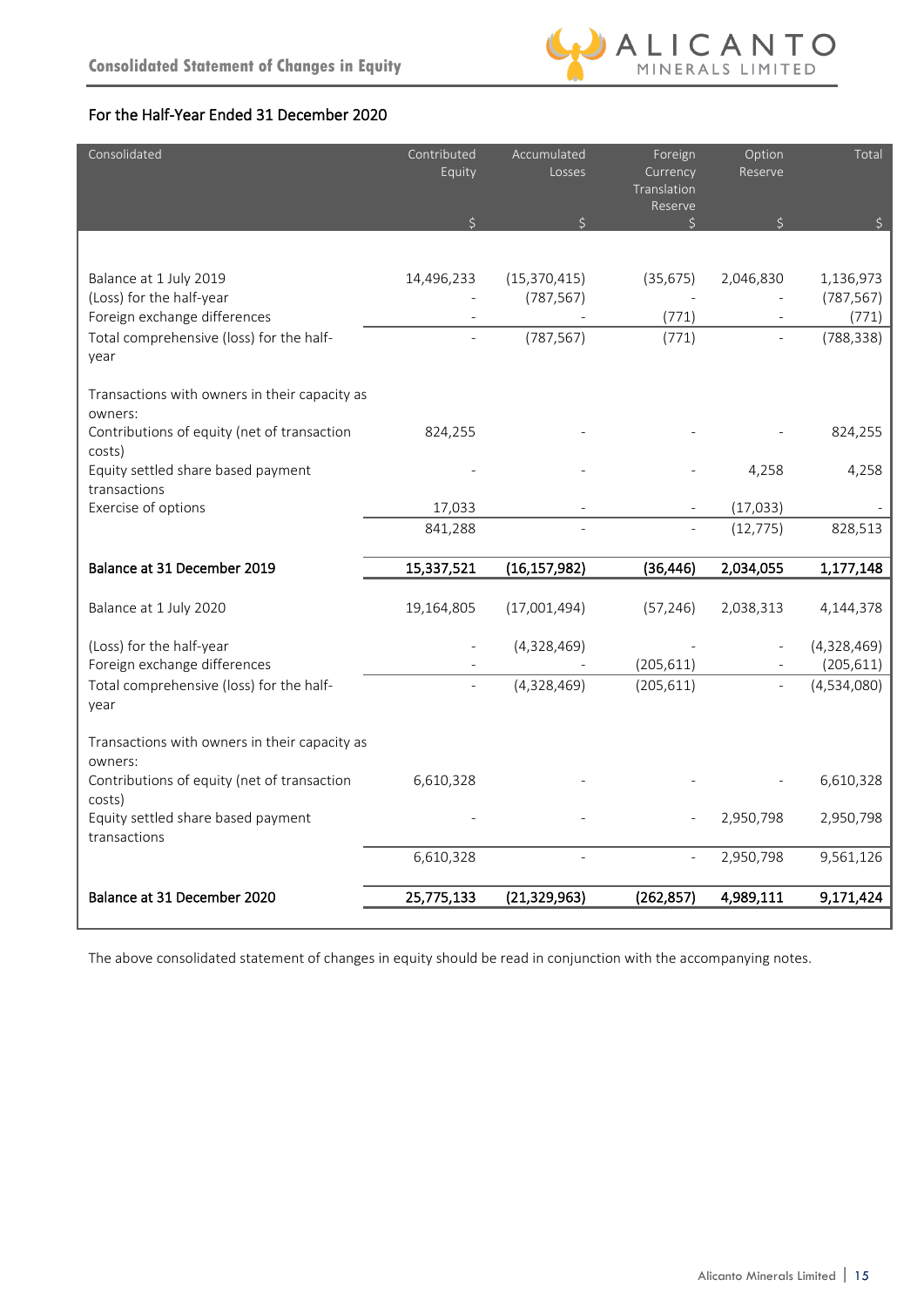

### For the Half-Year Ended 31 December 2020

|                                                               | Consolidated |             |  |
|---------------------------------------------------------------|--------------|-------------|--|
| <b>Notes</b>                                                  | 31 December  | 31 December |  |
|                                                               | 2020         | 2019        |  |
|                                                               | Ś.           | \$          |  |
| Cash flows from operating activities                          |              |             |  |
| Receipts from customers (inclusive of goods and services tax) |              | 165,953     |  |
| Payments to suppliers and employees                           | (599, 491)   | (592, 641)  |  |
| Interest received                                             | 2,205        | 208         |  |
| Payments for exploration and evaluation                       | (1,315,918)  | (3,700,168) |  |
| Contributions received from farm-in partners                  |              | 3,582,179   |  |
| Cashflow boost                                                | 28,548       |             |  |
| Net cash (used in) operating activities                       | (1,884,656)  | (544, 469)  |  |
|                                                               |              |             |  |
| Cash flows from investing activities                          |              |             |  |
| Purchase of property, plant and equipment                     |              |             |  |
|                                                               |              |             |  |
| Net cash (used in) investing activities                       |              |             |  |
|                                                               |              |             |  |
| Cash flows from financing activities                          |              |             |  |
| Proceeds from issue of shares                                 | 7,426,500    | 910,745     |  |
| Payments for costs of issue of shares                         | (392, 812)   | (86, 490)   |  |
|                                                               |              |             |  |
| Net cash provided by financing activities                     | 7,033,688    | 824,255     |  |
|                                                               |              |             |  |
| Net increase in cash and cash equivalents                     | 5,149,032    | 279,786     |  |
|                                                               |              |             |  |
| Cash and cash equivalents at the beginning of the period      | 2,431,923    | 869,558     |  |
|                                                               |              |             |  |
| Cash and cash equivalents at the end of the period<br>5       | 7,580,955    | 1,149,344   |  |
|                                                               |              |             |  |
|                                                               |              |             |  |

Amounts shown above relating to payments to suppliers and employees include goods and services tax. The above consolidated statement of cash flows should be read in conjunction with the accompanying notes.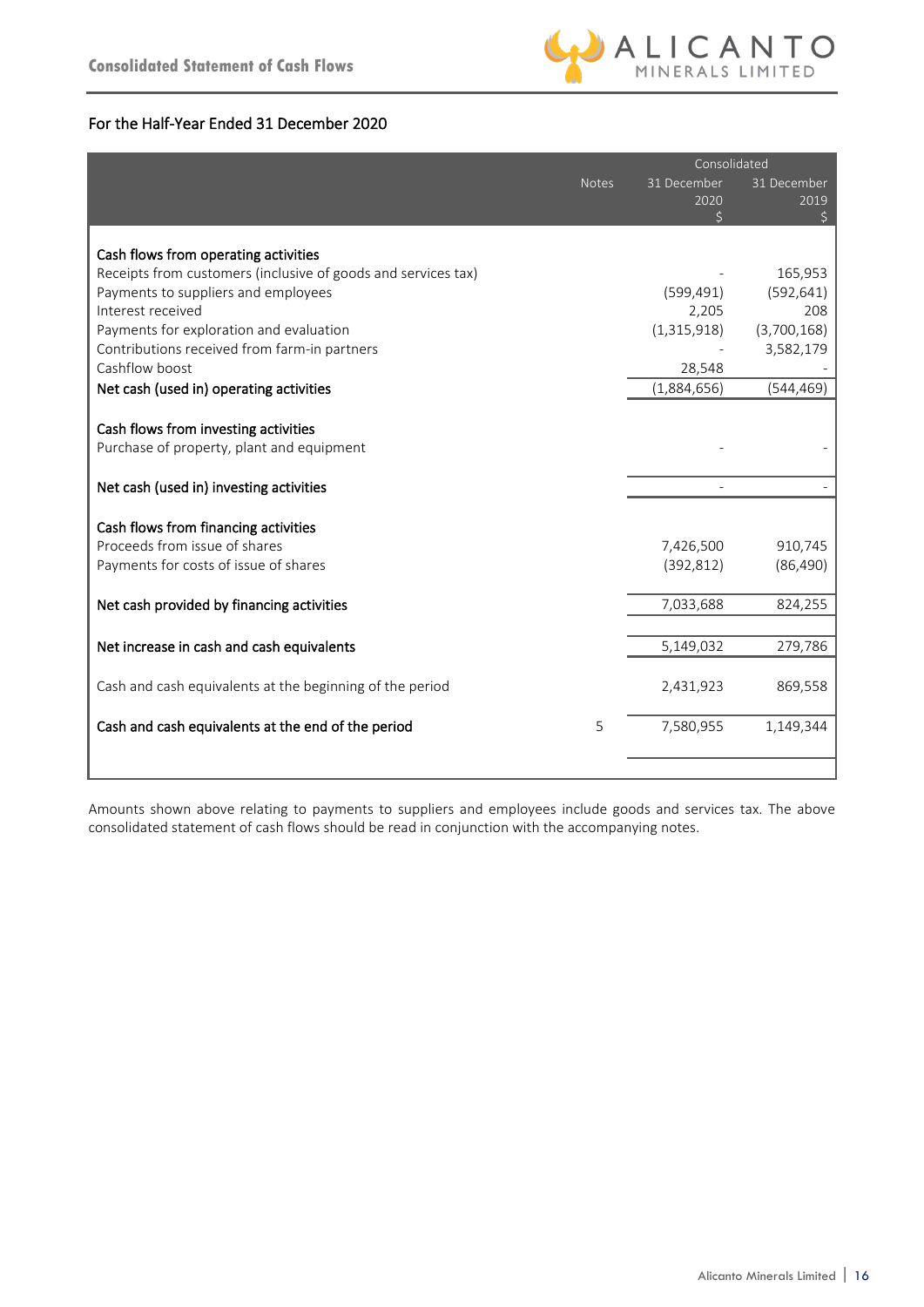

#### 1. Basis of preparation of half-year report

This general purpose interim financial report for the half-year reporting period ended 31 December 2020 has been prepared in accordance with Accounting Standard AASB 134 *Interim Financial Reporting* and the *Corporations Act 2001*.

This interim financial report does not include all the notes of the type normally included in an annual financial report. Accordingly, this report is to be read in conjunction with the annual report for the year ended 30 June 2020 and any public announcements made by Alicanto Minerals Limited during the interim reporting period in accordance with the continuous disclosure requirements of the *Corporations Act 2001*.

The accounting policies adopted are consistent with those of the previous financial year and corresponding interim reporting period.

The interim report has been prepared on a historical cost basis, except for assets recognised at fair value on application of AASB16 Leases. Cost is based on the fair value of the consideration given in exchange for goods and services. The company is domiciled in Australia and all amounts are presented in Australian dollars, unless otherwise noted.

#### Going Concern

The financial statements have been prepared on a going concern basis of accounting which assumes that the Group will be able to meet its commitments, realise its assets, discharge its liabilities in the ordinary course of business and meet exploration budgets. In arriving at this position, the Directors recognise the Group is dependent on various funding alternatives to meet these commitments which may include share placements and suitable project funding arrangements including earn-ins, joint ventures or project divestment.

The loss for the half year ended 31 December 2020 was \$4,328,469 with \$7,580,955 of cash and cash equivalents and net assets of \$9,171,424 as at 31 December 2020. In addition, the consolidated entity had plant and equipment with a carrying value of \$235,545 which the Directors believe does not exceed its value in use or recoverable value.

The Directors believe that at the date of signing the financial statements there are reasonable grounds to believe that having regard to matters set out above, the Group will be able to raise sufficient funds to meet its obligations as and when they fall due.

The same accounting policies and methods of computation have been followed in this interim financial report as were applied in the most recent annual financial statements, other than as disclosed below.

#### New and revised Accounting Requirements Applicable to the current Half-year Reporting

The Group has adopted all of the new or amended Accounting Standards and Interpretations issued by the Australian Accounting Standards Board ("AASB") that are mandatory for the current period. Any new or Amended Standards or Interpretations that are not mandatory have not been early adopted.

#### Accounting Policy -Leases

During the half year the Group entered into a sub-lease for part of office space located at Ground Floor, 24 Outram Street, West Perth and as such has been required to account for this in accordance with AASB 16: Leases for the first time.

This note describes the nature and effect of the adoption of AASB 16: Leases on the Group's financial statements and discloses the new accounting policies that have been applied from 1 August 2020 being the initial date covered by the sub lease.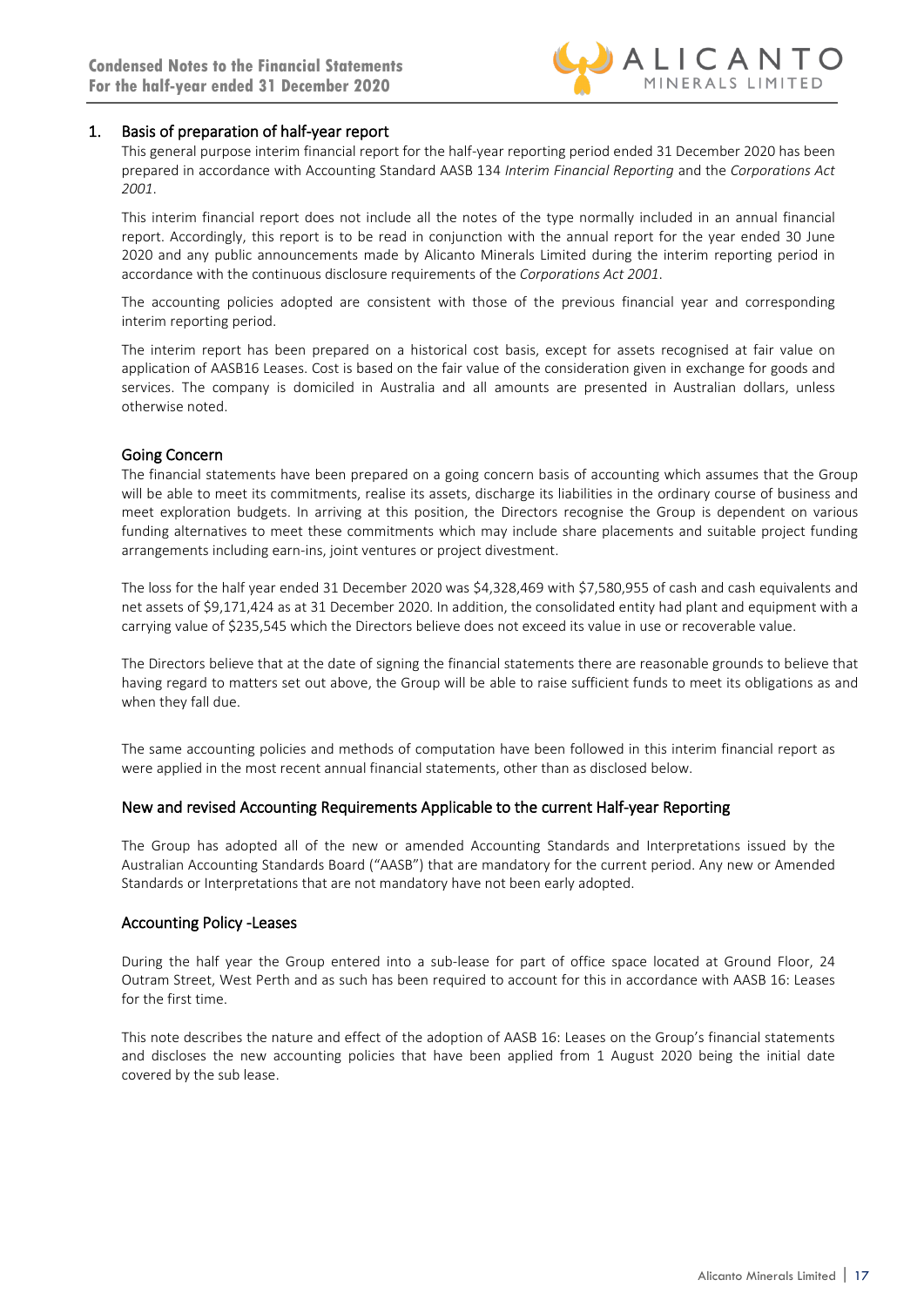

### 1. Basis of preparation of half-year report (continued)

#### The Group as lessee

At inception of a contract the Group assesses if the contract contains or is a lease. If there is a lease present, a right-of-use asset and a corresponding liability are recognised by the Group where the Group is a lessee. However, all contracts that are classified as short-term leases (i.e. leases with a remaining lease term of 12 months or less and leases of low-value assets are recognised as an operating expense on a straight-line basis over the term of the lease.

Initially, the lease liability is measured at the present value of the lease payments still to be paid at the commencement date. The lease payments are discounted at the interest rate implicit in the lease. If this rate cannot be readily determined, the Group uses incremental borrowing rate.

Lease payments included in the measurement of the lease liability are as follows;

- fixed lease payments less any lease incentives;
- variable lease payments that depend on an index or rate, initially measured using the index or rate at the commencement date;
- the amount expected to be payable by the lessee under residual value guarantees;
- the exercise price of purchase options if the lessee is reasonably certain to exercise the options;
- lease payments under extension options, if the lessee is reasonably certain to exercise the options; and
- payments of penalties for terminating the lease, if the lease term reflects the exercise of options to terminate the lease.

The right-of-use asses comprise the initial measurement of the corresponding lease liability, any lease payments made at or before the commencement date and any initial direct costs. The subsequent measurement of the right-of-use assets is at cost less accumulated depreciation and impairment losses.

Right-of-use assets are depreciated over the lease term or useful life of the underlying asset, whichever is the shortest.

Where a lease transfers ownership of the underlying asset or the costs of the right-of-use asset reflects that the Group anticipates to exercise a purchase option, the specific asset is depreciated over the useful life of the underlying asset.

#### Exploration and evaluation expenditure

Exploration, evaluation and development expenditure is expensed as incurred other than for the capitalisation of acquisition costs.

#### 2. Segment information

Management has determined the operating segments based on the reports reviewed by the chief operating decision maker that are used to make strategic decisions. For the purposes of segment reporting the chief operating decision maker has been determined as the board of directors. The board monitors the entity primarily from a geographical perspective, and has identified three operating segments, being exploration for mineral reserves within Guyana, Sweden and the corporate/head office function.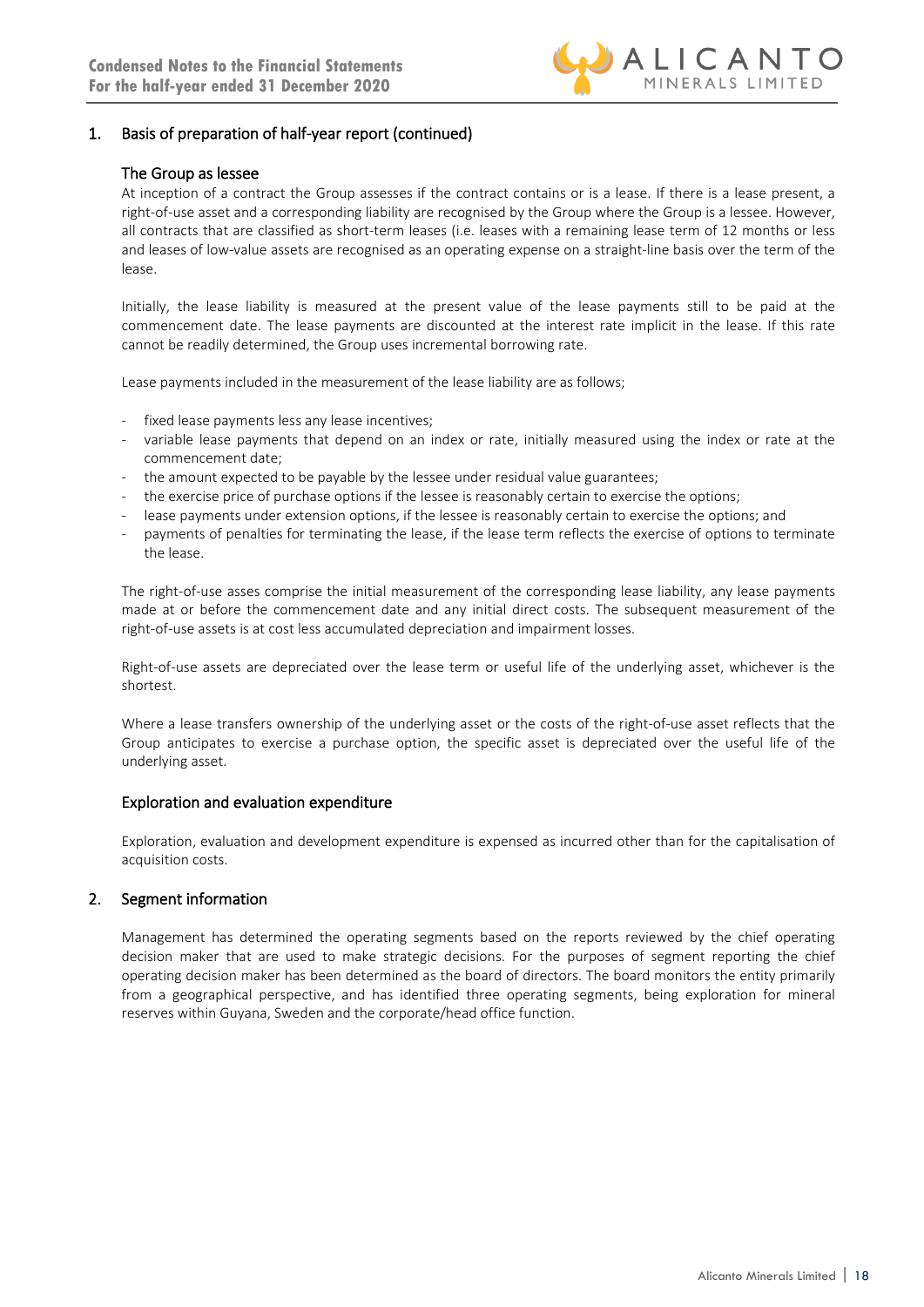# 2. Segment information (continued)

The segment information provided to the board of directors for the reportable segments for the half-year ended 31 December 2020 is as follows:

|                                                                                                | Exploration        |                   |                        |                        |
|------------------------------------------------------------------------------------------------|--------------------|-------------------|------------------------|------------------------|
|                                                                                                | Guyana             | Sweden<br>\$      | Corporate<br>$\zeta$   | Total<br>$\zeta$       |
| Half-year ended 31 December 2020                                                               |                    |                   |                        |                        |
| Total segment revenue and other income                                                         |                    |                   |                        |                        |
| Interest revenue                                                                               |                    |                   | 2,453                  | 2,453                  |
| Other income                                                                                   |                    |                   | 28,391                 | 28,391                 |
| Total segment revenue and other income                                                         |                    |                   | 30,844                 | 30,844                 |
|                                                                                                |                    |                   |                        |                        |
| <b>Depreciation Expense</b>                                                                    | (26, 896)          |                   | (2,817)                | (29, 713)              |
| Depreciation Right of use assets                                                               |                    |                   | (4,949)                | (4,949)                |
| Total segment profit/(loss) before income tax                                                  | (370, 886)         | (859, 965)        | (3,097,618)            | (4,328,469)            |
| Half-year ended 31 December 2019<br>Total segment revenue and other income<br>Equipment rental |                    |                   |                        |                        |
| Interest revenue                                                                               |                    |                   | 174                    | 174                    |
| Other income                                                                                   | 165,953            |                   |                        | 165,953                |
| Total segment revenue and other income                                                         | 165,953            | $\overline{a}$    | 174                    | 166,127                |
| <b>Depreciation Expense</b>                                                                    | (19, 412)          |                   | (5,239)                | (24, 651)              |
| Total segment (loss) before income tax                                                         | 57,956             | (360, 402)        | (485, 121)             | (787, 567)             |
| Total segment assets<br>31 December 2020<br>30 June 2020                                       | 310,019<br>310,231 | 183,241<br>88,217 | 9,146,770<br>3,974,316 | 9,640,030<br>4,372,764 |
| Total segment liabilities<br>31 December 2020<br>30 June 2020                                  | 8,305<br>8,102     | 230,311<br>80,029 | 229,990<br>140,255     | 468,606<br>228,386     |

The corporate assets total for 31 December 2020 and 30 June 2020 includes the \$1,500,00 Sweden acquisition costs.

#### 3. Dividends

No dividends have been paid or recommended during the current or prior interim reporting period or subsequent to reporting date.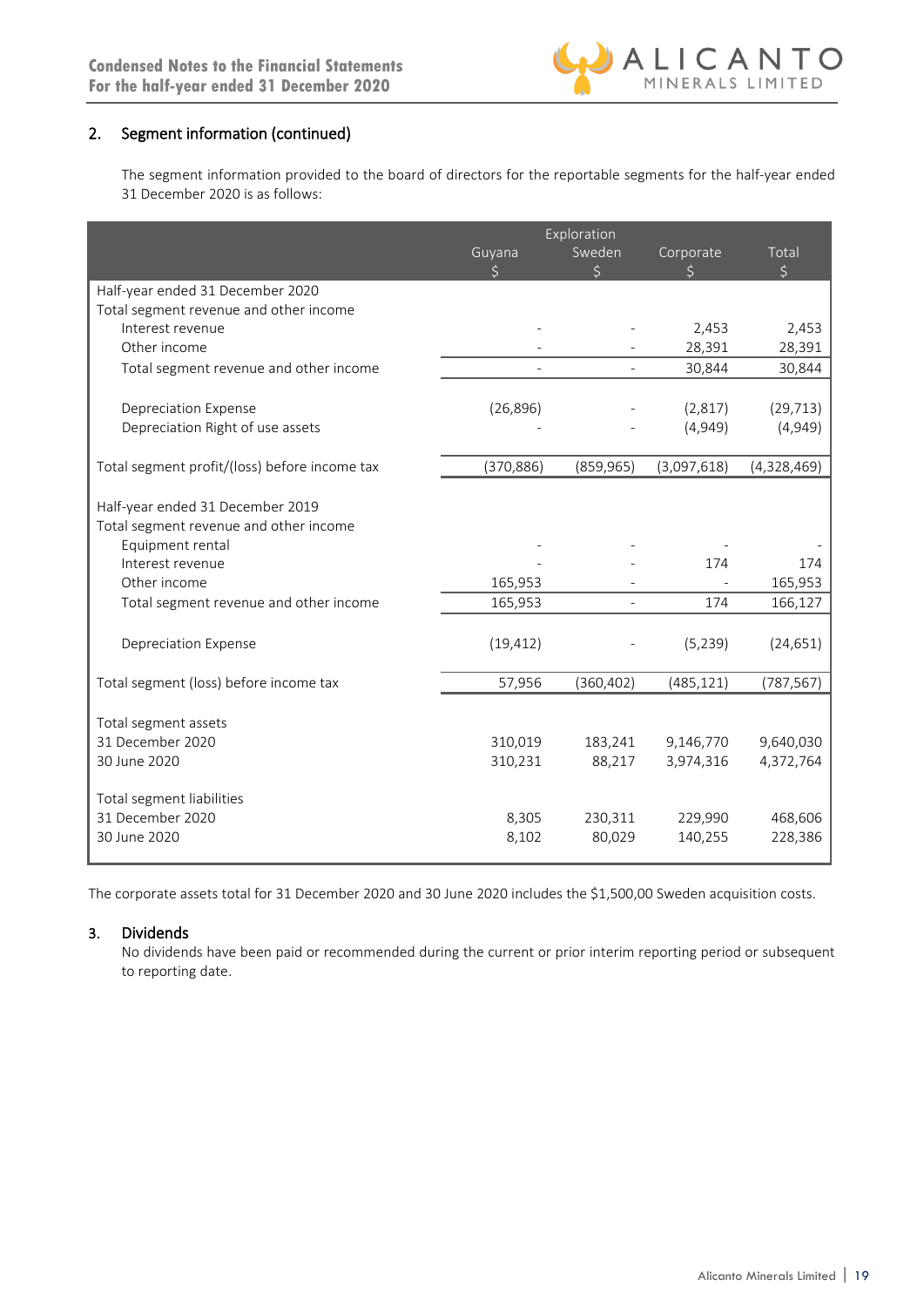I



|                                                                                                                                                                                                                                                                                                                                  | Consolidated |             |  |
|----------------------------------------------------------------------------------------------------------------------------------------------------------------------------------------------------------------------------------------------------------------------------------------------------------------------------------|--------------|-------------|--|
|                                                                                                                                                                                                                                                                                                                                  | 31 December  | 31 December |  |
|                                                                                                                                                                                                                                                                                                                                  | 2020         | 2019        |  |
|                                                                                                                                                                                                                                                                                                                                  | Ś.           | \$          |  |
| 4. Revenue and Expenditure                                                                                                                                                                                                                                                                                                       |              |             |  |
| (a) Revenue from continuing operations                                                                                                                                                                                                                                                                                           |              |             |  |
| Interest received                                                                                                                                                                                                                                                                                                                | 2,453        | 174         |  |
| Total revenue from continuing operations                                                                                                                                                                                                                                                                                         | 2,453        | 174         |  |
|                                                                                                                                                                                                                                                                                                                                  |              |             |  |
| (b) Other income                                                                                                                                                                                                                                                                                                                 |              |             |  |
| Foreign currency gains /(losses)                                                                                                                                                                                                                                                                                                 | (157)        |             |  |
| Management fee from earn-in partners                                                                                                                                                                                                                                                                                             |              | 165,953     |  |
| Cashflow boost                                                                                                                                                                                                                                                                                                                   | 28,548       |             |  |
| Total other income                                                                                                                                                                                                                                                                                                               | 28,391       | 165,953     |  |
| \$2,897,250 and which has been expensed and are included in the Consolidated Profit or Loss and Other<br>Comprehensive Income as follows:                                                                                                                                                                                        |              |             |  |
| Consultancy expenses                                                                                                                                                                                                                                                                                                             | 1,544,181    |             |  |
| Share based payment expenses                                                                                                                                                                                                                                                                                                     | 929,709      |             |  |
| The remaining amount of \$423,360 was directly related to sponsoring brokers and as such has been treated as share<br>issue expenses.                                                                                                                                                                                            |              |             |  |
| The Company also issued 5,500,000 performance rights to directors and consultants. The fair value of the<br>performance rights at grant date was \$682,000. The expense for the period of \$51,062 and which has been expensed<br>and are included in the Consolidated Profit or Loss and Other Comprehensive Income as follows: |              |             |  |
| Consultancy expenses                                                                                                                                                                                                                                                                                                             | 31,214       |             |  |
| Share based payment expenses                                                                                                                                                                                                                                                                                                     | 19,848       |             |  |
| Additionally, \$2,485 was recognised as Share Based payments expense for directors' options issued in the prior year.<br>$\mathbf{r}$ , and $\mathbf{r}$ , and $\mathbf{r}$ , and $\mathbf{r}$ , and $\mathbf{r}$ , and $\mathbf{r}$                                                                                             |              |             |  |

Additional information with relation to the options issued during the period has also been detailed in the Directors Report.

|     |                                                                                                                                                                           | Consolidated |           |
|-----|---------------------------------------------------------------------------------------------------------------------------------------------------------------------------|--------------|-----------|
|     |                                                                                                                                                                           | 31 December  | 30 June   |
|     |                                                                                                                                                                           | 2020         | 2020      |
|     |                                                                                                                                                                           |              |           |
|     | 5. Cash & Cash Equivalents                                                                                                                                                |              |           |
| (a) | Cash & cash equivalents                                                                                                                                                   |              |           |
|     | Cash at bank and in hand                                                                                                                                                  | 1,580,955    | 2,431,923 |
|     | Deposits at call                                                                                                                                                          | 6,000,000    |           |
|     | Total cash and cash equivalents                                                                                                                                           | 7,580,955    | 2,431,923 |
|     |                                                                                                                                                                           |              |           |
|     | (b) Cash at bank and on hand                                                                                                                                              |              |           |
|     | Cash on hand is non-interest bearing. Cash at bank bears interest rates of between 0.00% and 0.11% (30 June                                                               |              |           |
|     | 2020: 0.00% and 0.20%).                                                                                                                                                   |              |           |
| (c) | Deposits at call                                                                                                                                                          |              |           |
|     | Deposits at calls as at 31 December 2020 were \$6,000,000 (30 June 2020: Nil). Deposits at calls as at 31<br>December 2020 were bearing interest rates at 0.13% to 0.38%. |              |           |
|     |                                                                                                                                                                           |              |           |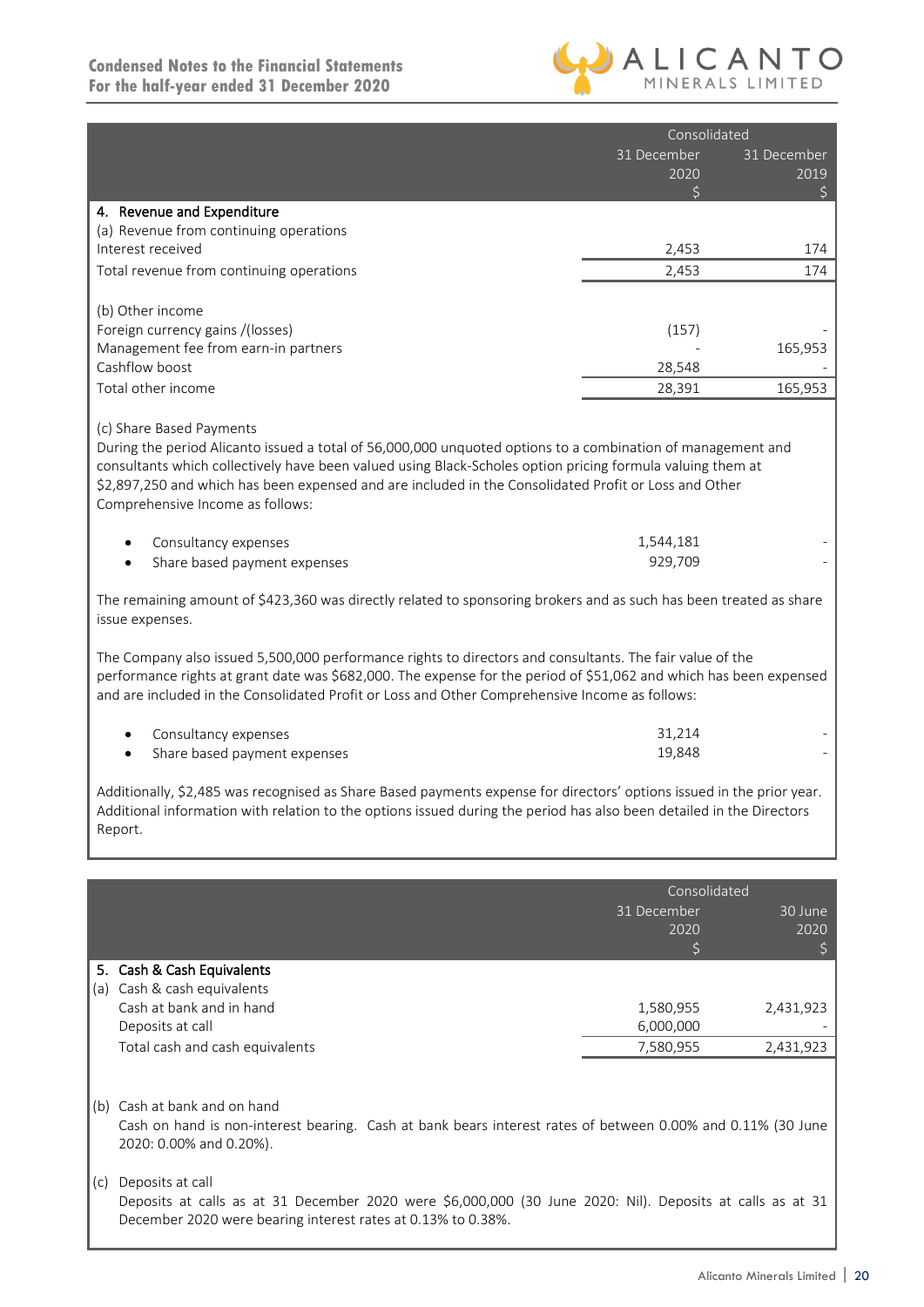

|                                     | Leasehold<br>Improvements | Plant and<br>Equipment<br>Office | Plant and<br>Equipment<br>Field | Motor<br><b>Vehicles</b> | Consolidated<br><b>Total</b> |
|-------------------------------------|---------------------------|----------------------------------|---------------------------------|--------------------------|------------------------------|
|                                     | \$                        | \$                               | S                               |                          | S                            |
| Property, Plant and Equipment<br>6. |                           |                                  |                                 |                          |                              |
|                                     |                           |                                  |                                 |                          |                              |
| At 30 June 2020                     |                           |                                  |                                 |                          |                              |
| Opening net book amount             | 10,656                    | 16,536                           | 171,991                         | 173,294                  | 372,477                      |
| Additions                           | 3,122                     | 7,490                            | 1,528                           |                          | 12,140                       |
| Depreciation charge                 | (5, 511)                  | (7, 416)                         | (35, 782)                       | (35, 338)                | (84, 047)                    |
| Effect of exchange rates            |                           | 329                              | 3,175                           | 3,394                    | 6,898                        |
| Closing net book amount             | 8,267                     | 16,939                           | 140,912                         | 141,350                  | 307,468                      |
| At 30 June 2020                     |                           |                                  |                                 |                          |                              |
| Cost or fair value                  | 30,737                    | 52,655                           | 260,101                         | 284,751                  | 628,244                      |
| Accumulated depreciation            | (22, 470)                 | (35, 716)                        | (119, 189)                      | (143, 401)               | (320, 776)                   |
| Net book amount                     | 8,267                     | 16,939                           | 140,912                         | 141,350                  | 307,468                      |
|                                     |                           |                                  |                                 |                          |                              |
| At 31 December 2020                 |                           |                                  |                                 |                          |                              |
| Opening net book amount             | 8,267                     | 16,939                           | 140,912                         | 141,350                  | 307,468                      |
| Additions                           |                           |                                  |                                 |                          |                              |
| Depreciation charge                 | (1,667)                   | (2,023)                          | (13,068)                        | (12, 955)                | (29, 713)                    |
| Impairment                          | (6,600)                   |                                  |                                 |                          | (6,600)                      |
| Effect of exchange rates            |                           | 8                                | (18, 364)                       | (17, 254)                | (35, 610)                    |
| Closing net book amount             | $\overline{\phantom{a}}$  | 14,924                           | 109,480                         | 111,141                  | 235,545                      |
| At 31 December 2020                 |                           |                                  |                                 |                          |                              |
| Cost or fair value                  | 30,737                    | 52,655                           | 260,101                         | 284,751                  | 628,244                      |
| Accumulated depreciation            | (24, 137)                 | (37, 731)                        | (150, 621)                      | (173, 610)               | (386,099)                    |
| Impairment                          | (6,600)                   |                                  |                                 |                          | (6,600)                      |
|                                     |                           |                                  |                                 |                          |                              |
| Net book amount                     |                           | 14,924                           | 109,480                         | 111,141                  | 235,545                      |

|                                              | Consolidated |             |  |
|----------------------------------------------|--------------|-------------|--|
|                                              | 31 December  | 30 June     |  |
|                                              | 2020         | 2020        |  |
|                                              |              |             |  |
| 7. Exploration & Evaluation Expenditure      |              |             |  |
|                                              |              |             |  |
| Opening balance at 1 July                    | 1,500,000    |             |  |
| Exploration expenditure at cost              | 1,204,225    | 4,687,906   |  |
| Acquisition of assets - Sweden               |              | 1,500,000   |  |
| Option payment to acquire Arakaka            |              | 374,014     |  |
| Contributions received from farm-in partners |              | (4,213,803) |  |
| Exploration expensed - Guyana                | (343,989)    | (126, 893)  |  |
| Exploration expensed - Sweden                | (860, 236)   | (721, 224)  |  |
| Total Exploration and Evaluation Expenditure | 1,500,000    | 1,500,000   |  |
|                                              |              |             |  |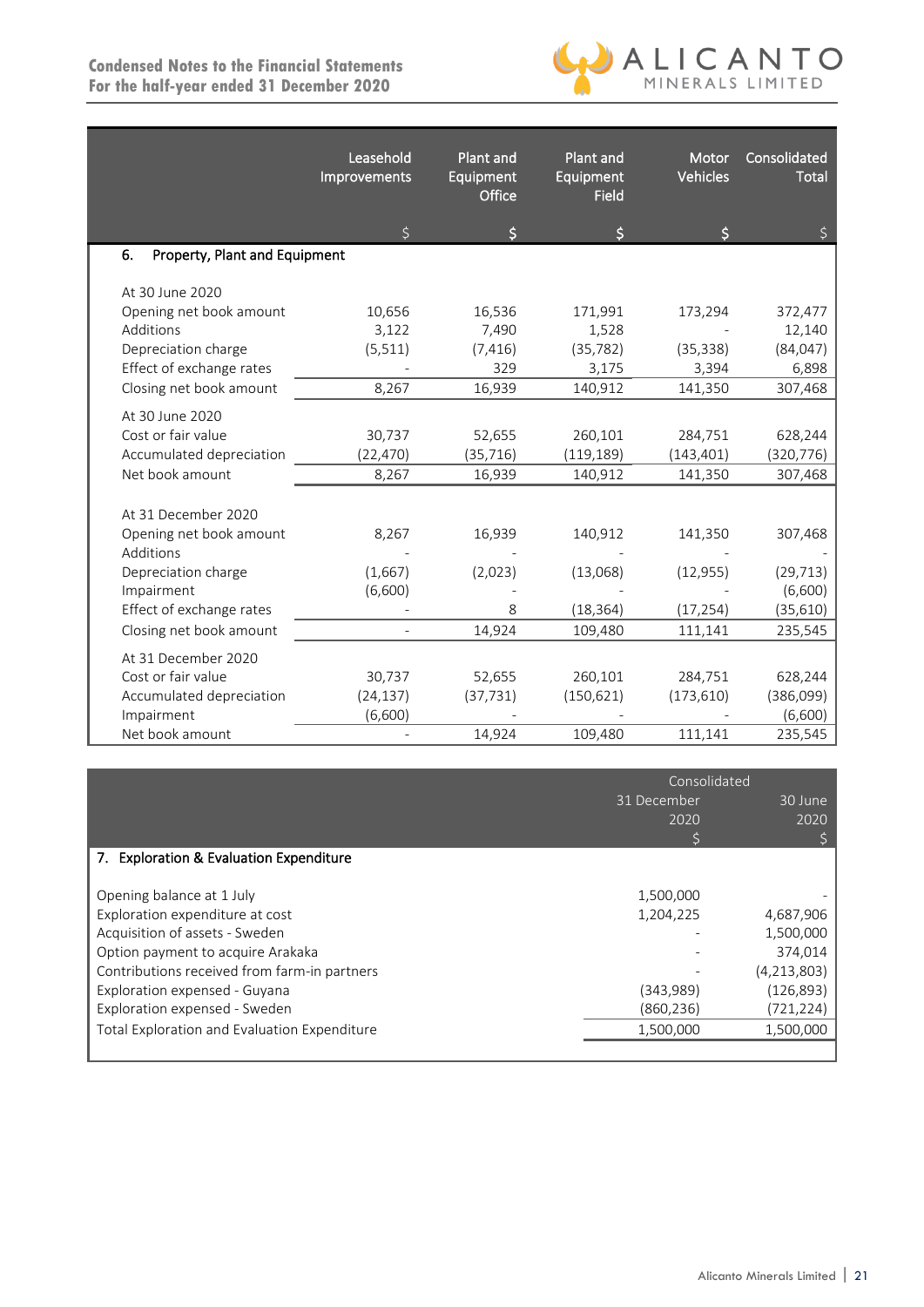

|                                             | Consolidated |         |  |
|---------------------------------------------|--------------|---------|--|
|                                             | 31 December  | 30 June |  |
|                                             | 2020         | 2020    |  |
|                                             |              |         |  |
| 8. Right of Use Assets                      |              |         |  |
|                                             |              |         |  |
| On initial recognition                      | 59,383       |         |  |
| Right of Use Asset at cost                  | 59,383       |         |  |
|                                             |              |         |  |
| Depreciation for the period                 | (4,949)      |         |  |
| Accumulated depreciation                    | (4,949)      |         |  |
|                                             |              |         |  |
| Net carrying amount                         | 54,434       |         |  |
|                                             |              |         |  |
| Amount recognised in profit and loss        |              |         |  |
| Depreciation expense on right to use assets | (4,949)      |         |  |
|                                             |              |         |  |

The Company has a sub-lease over part of the premises at Ground Floor, 24 Outram Street, West Perth with an average estimated life of 4.6 years remaining.

The maturity analysis of the lease liabilities as shown in note 10.

|                                                            | Consolidated |         |  |
|------------------------------------------------------------|--------------|---------|--|
|                                                            | 31 December  | 30 June |  |
|                                                            | 2020         | 2020    |  |
|                                                            |              |         |  |
| 9. Trade & Other Payables                                  |              |         |  |
| Current                                                    |              |         |  |
| Trade payables                                             | 46,124       | 64,545  |  |
| Other payables                                             | 346,003      | 145,453 |  |
| Total current trade & other payables                       | 392,127      | 209,998 |  |
|                                                            |              |         |  |
|                                                            |              |         |  |
| Trade creditors are normally paid on 30-day payment terms. |              |         |  |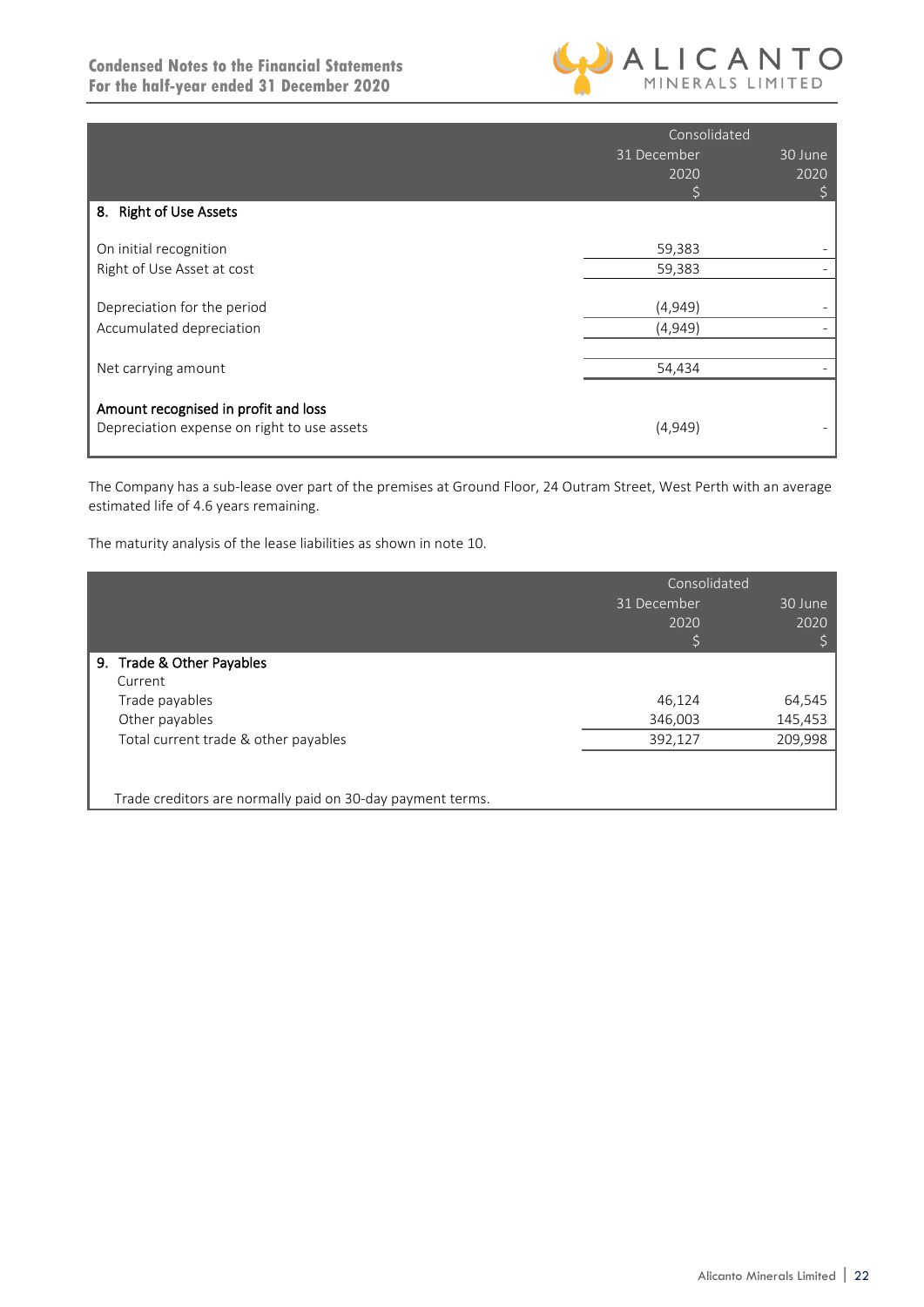

|                                                                                      |          |               |               | Consolidated  |                          |                       |
|--------------------------------------------------------------------------------------|----------|---------------|---------------|---------------|--------------------------|-----------------------|
|                                                                                      |          |               |               |               | 31 December<br>2020<br>S | 30 June<br>2020<br>\$ |
| 10. Lease Liabilities                                                                |          |               |               |               |                          |                       |
| Current                                                                              |          |               |               |               | 10,481                   |                       |
| Non Current                                                                          |          |               |               |               | 44,717                   |                       |
|                                                                                      |          |               |               |               | 55,198                   |                       |
| Amount recognised in profit and loss<br>Interest expense incurred on lease liability |          |               |               | 1,082         |                          |                       |
| Lease Liability Maturity                                                             | Within   |               |               |               |                          |                       |
| At 31 December 2020                                                                  | 1 Year   | $1 - 2$ Years | $2 - 3$ Years | $3 - 4$ Years | $4 - 5$ Years            | Total                 |
| Lease Payments                                                                       | 12,752   | 13,096        | 13,450        | 13,815        | 8,204                    | 61,317                |
| Finance Charge                                                                       | (2, 271) | (1,783)       | (1, 255)      | (688)         | (122)                    | (6, 119)              |
| Net Present Value                                                                    | 10,481   | 11,313        | 12,195        | 13,127        | 8,082                    | 55,198                |

|                              |                                | Consolidated  |               |                    | Consolidated |  |
|------------------------------|--------------------------------|---------------|---------------|--------------------|--------------|--|
|                              |                                | 31 December   | 30 June       | 31 December        | 30 June      |  |
|                              |                                | 2020          | 2020          | 2020               | 2020         |  |
|                              |                                | <b>Shares</b> | <b>Shares</b> |                    |              |  |
| 11. Contributed Equity       |                                |               |               |                    |              |  |
|                              | (a) Issued capital             | 326,917,461   | 253,354,524   | 25,775,133         | 19,164,805   |  |
| Ordinary shares - fully paid |                                | 326,917,461   | 253,354,524   | 25,775,133         | 19,164,805   |  |
|                              |                                |               |               |                    |              |  |
|                              |                                | Date          | <b>Shares</b> | <b>Issue Price</b> | Total \$     |  |
|                              |                                |               |               |                    |              |  |
|                              | Movements in issued capital    |               |               |                    |              |  |
| (b)                          | Opening Balance 1 July 2020    |               | 253,354,524   |                    | 19,164,805   |  |
|                              | Placement                      | 13 Aug 20     | 25,909,090    | \$0.055            | 1,425,000    |  |
|                              | Placement                      | 30 Nov 20     | 46,153,847    | \$0.130            | 6,000,000    |  |
|                              | Exercise of options            | 18 Aug 20     | 1,500,000     | \$0.001            | 1,500        |  |
|                              | Less: Transaction costs        |               |               |                    | (816, 172)   |  |
|                              | Closing Balance at 31 Dec 2020 |               | 326,917,461   |                    | 25,775,133   |  |
|                              |                                |               |               |                    |              |  |
|                              |                                |               |               |                    |              |  |

On 13 August 2020, the placement to sophisticated and professional investors was completed by issuing 25,909,090 fully paid ordinary shares at \$0.055 per share raising \$1,425,000 before issue costs and 37,000,000 options with an exercise price of \$0.10 per option, expiry 13 August 2025.

On 18 August 2020, 500 and 1,000 unlisted options respectively were exercised both with an exercise price of \$0.001.

On 30 November 2020, the Company completed a placement to raise \$6,000,000 through the issue of 46,153,847 shares at an offer price of \$0.13.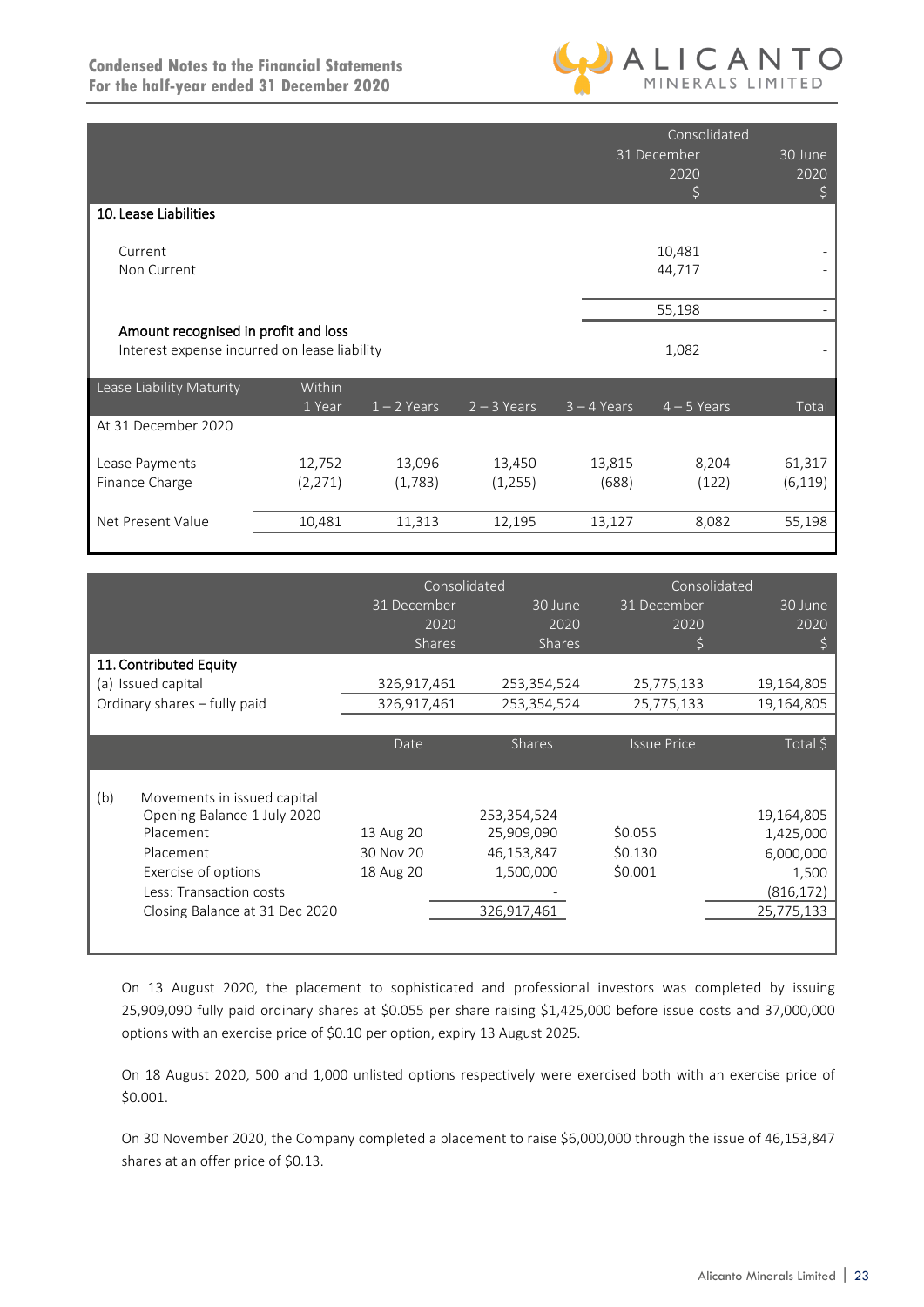

|                                                        | 31 December<br>2020 | 30 June<br>2020 |
|--------------------------------------------------------|---------------------|-----------------|
|                                                        |                     |                 |
| 12. Reserves                                           |                     |                 |
| <b>Unlisted Option Reserve</b><br>А.                   |                     |                 |
| Opening balance $-1$ July                              | 2,038,313           | 2,046,830       |
| Options exercised                                      |                     | (17, 034)       |
| Options issued to directors, employees and consultants | 2,950,798           | 8,517           |
| <b>Total Unlisted Option Reserve</b>                   | 4,989,111           | 2,038,313       |
| В.<br><b>Foreign Currency Translation Reserve</b>      |                     |                 |
| Opening balance $-1$ July                              | (57, 246)           | (35,675)        |
| Translation of foreign subsidiary                      | (205, 611)          | (21,571)        |
| Total Foreign Currency Translation Reserve             | (262, 857)          | (57,246)        |
|                                                        |                     |                 |
| <b>Total Reserves</b>                                  |                     |                 |
| Unlisted Option Reserve                                | 4,989,111           | 2,038,313       |
| Foreign Currency Translation Reserve                   | (262, 857)          | (57,246)        |
| <b>Total Reserves</b>                                  | 4,726,254           | 1,981,067       |

The reversal of employee incentive scheme options to profit or loss represent the value of options previously calculated under the Black and Scholes method for options that expired or were forfeited during the period.

As at 31 December 2020, the Company has 56,000,000 Unlisted Options on issue and 5,500,000 Performance Rights on issue.

#### 13. Contingencies and commitments

There are no further material changes to any commitments or contingencies since the last annual reporting date.

#### 14. Events Occurring Subsequent to Reporting Date

There are no material events subsequent to reporting date.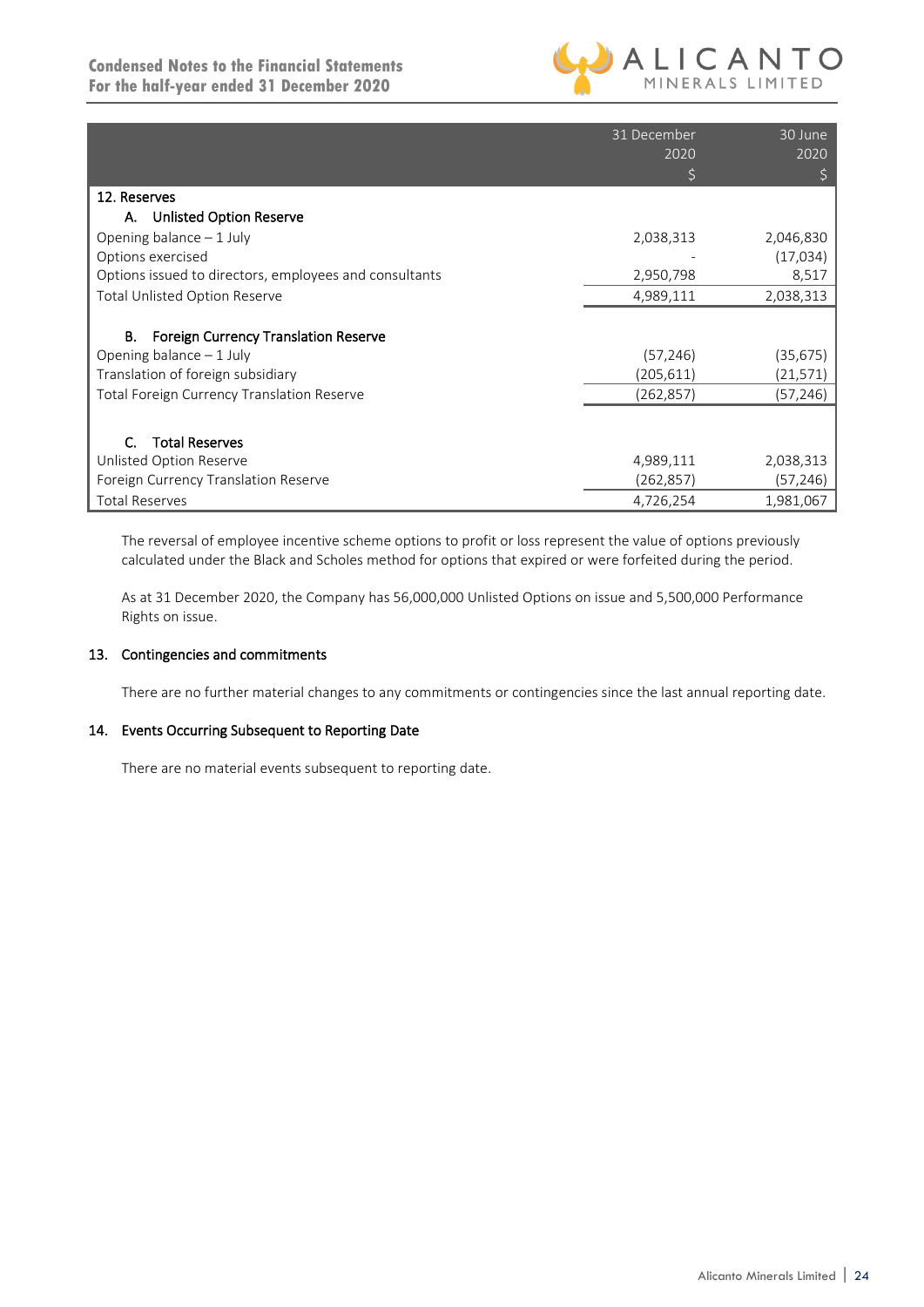

In the directors' opinion:

- (a) the financial statements and notes set out on pages 12 to 24 are in accordance with the *Corporations Act 2001*, including:
	- (i) complying with Accounting Standard AASB 134 *Interim Financial Reporting*, the *Corporations Regulations 2001* and other mandatory professional reporting requirements; and
	- (ii) giving a true and fair view of the consolidated entity's financial position as at 31 December 2020 and of its performance for the half-year ended on that date; and
- (b) there are reasonable grounds to believe that Alicanto Minerals Limited will be able to pay its debts as and when they become due and payable.

This declaration is made in accordance with a resolution of the directors.

 $R\rightarrow$ 

Ray Shorrocks Non-Executive Chairman Perth, Western Australia, 16 March 2021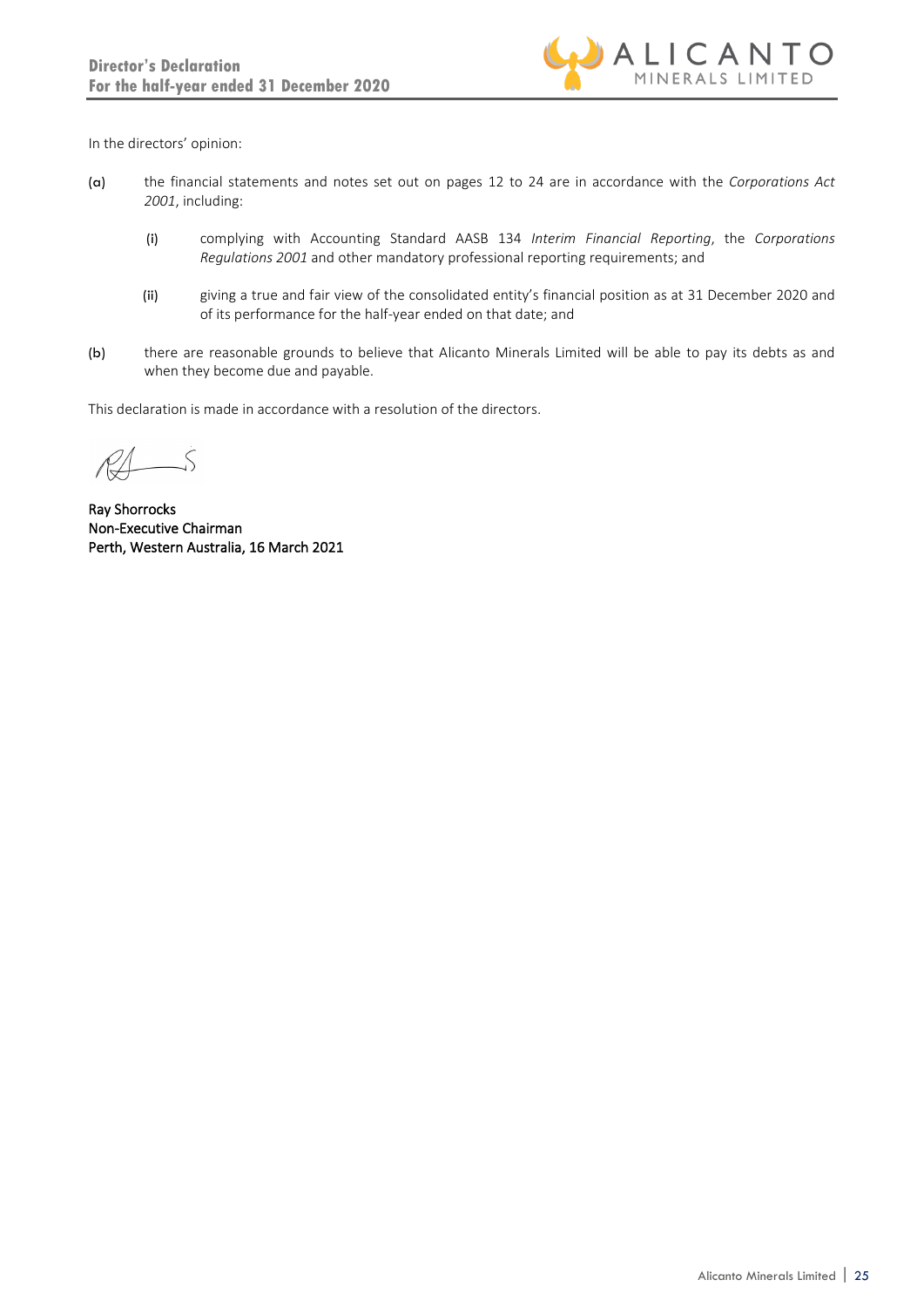Stantons International Audit and Consulting Pty Ltd trading as



Chartered Accountants and Consultants

PO Box 1908 West Perth WA 6872 Australia

Level 2, 1 Walker Avenue West Perth WA 6005 Australia

> Tel: +61 8 9481 3188 Fax: +61 8 9321 1204

ABN: 84 144 581 519 www.stantons.com.au

#### **INDEPENDENT AUDITOR'S REVIEW REPORT TO THE MEMBERS OF ALICANTO MINERALS LIMITED**

#### **Report on the Half-Year Financial Report**

#### *Conclusion*

We have reviewed the half-year financial report of Alicanto Minerals Limited, which comprises the consolidated statement of financial position as at 31 December 2020, the consolidated statement of profit or loss and other comprehensive income, consolidated statement of changes in equity and consolidated statement of cash flows for the half-year ended on that date, condensed notes comprising a summary of significant accounting policies and other explanatory information, and the directors' declaration.

Based on our review, which is not an audit, we have not become aware of any matter that makes us believe that the accompanying half-year financial report of Alicanto Minerals Limited does not comply with the *Corporations Act 2001* including:

- (a) giving a true and fair view of Alicanto Minerals Limited's financial position as at 31 December 2020 and of its performance for the half-year ended on that date; and
- (b) complying with Accounting Standard AASB 134 *Interim Financial Reporting* and the *Corporations Regulations 2001*.

#### *Basis for Conclusion*

We conducted our review in accordance with ASRE 2410 *Review of a Financial Report Performed by the Independent Auditor of the Entity*. Our responsibilities are further described in the Auditor's Responsibilities for the Review of the Financial Report section of our report. We are independent of the Company in accordance with the auditor independence requirements of the *Corporations Act 2001* and the ethical requirements of the Accounting Professional and Ethical Standards Board's APES 110 *Code of Ethics for Professional Accountants (including Independence Standards)* (the Code) that are relevant to our audit of the annual financial report in Australia. We have also fulfilled our other ethical responsibilities in accordance with the Code.

We confirm that the independence declaration required by the *Corporations Act 2001* has been given to the directors of the Company on 16 March 2021.

#### *Responsibility of the Directors for the Financial Report*

The directors of Alicanto Minerals Limited are responsible for the preparation of the half-year financial report that gives a true and fair view in accordance with Australian Accounting Standards and the *Corporations Act 2001* and for such internal control as the directors determine is necessary to enable the preparation of the half-year financial report that gives a true and fair view and is free from material misstatement, whether due to fraud or error.

#### *Auditor's Responsibility for the Review of the Financial Report*

Our responsibility is to express a conclusion on the half-year financial report based on our review. ASRE 2410 requires us to conclude whether we have become aware of any matter that makes us believe that the half-year financial report is not in accordance with the *Corporations Act 2001* including giving a true and fair view of the Company's financial position as at 31 December 2020 and its performance for the half-year ended on that date, and complying with Accounting Standard AASB 134 *Interim Financial Reporting* and the *Corporations Regulations 2001*.